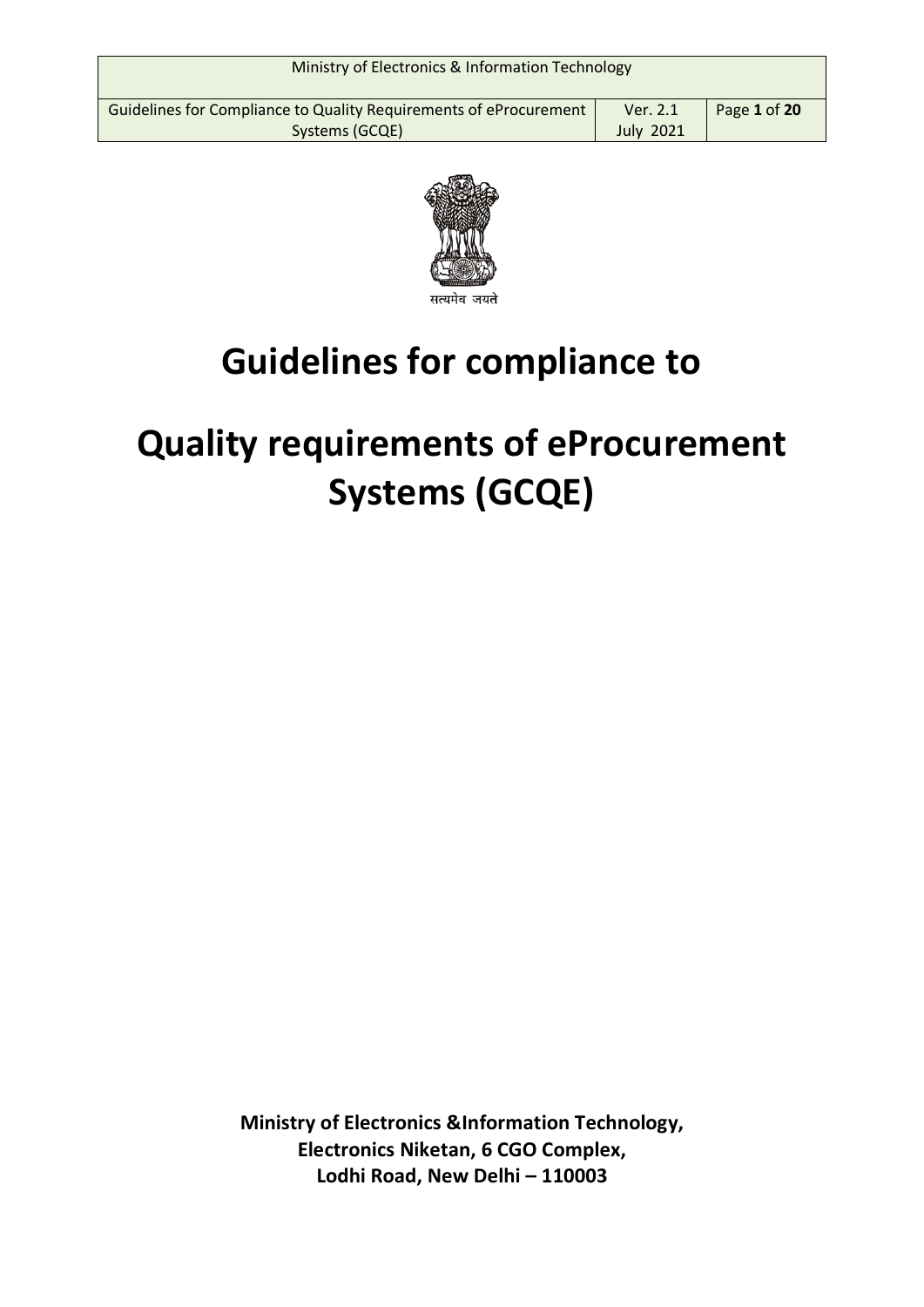| Ministry of Electronics & Information Technology                                    |                              |              |
|-------------------------------------------------------------------------------------|------------------------------|--------------|
| Guidelines for Compliance to Quality Requirements of eProcurement<br>Systems (GCQE) | Ver. 2.1<br><b>July 2021</b> | Page 2 of 20 |

| <b>Clause</b> | <b>Topic</b>                                                      | Page |
|---------------|-------------------------------------------------------------------|------|
| 1.0           | Introduction                                                      | 3    |
| 1.1           | Scope                                                             | 3    |
| 1.2           | Objective                                                         | 4    |
| 1.3           | <b>Target Audience</b>                                            | 4    |
| 1.4           | General Requirements of eProcurement System                       | 4    |
| 1.5           | Evaluation of eProcurement System                                 | 5    |
| 1.6           | Approach for Evaluation of eProcurement System                    | 5    |
| 2.0           | <b>Framework for Assessment</b>                                   | 6    |
| 2.1           | eProcurement Quality and Security Assurance Model                 | 7    |
| 2.2           | Description of Model                                              | 7    |
| 3.0           | <b>Evaluation and Certification Process</b>                       | 9    |
| 4.0           | Periodicity of certificate, Re assessment and withdrawal criteria | 10   |
|               | <b>Annexure-I- CVC Guidelines</b>                                 | 11   |
|               | Annexure-II- IT Act 2000 and Amendment 2008 Checklist             | 16   |
|               | Annexure-III- Accessibility Checklist                             | 18   |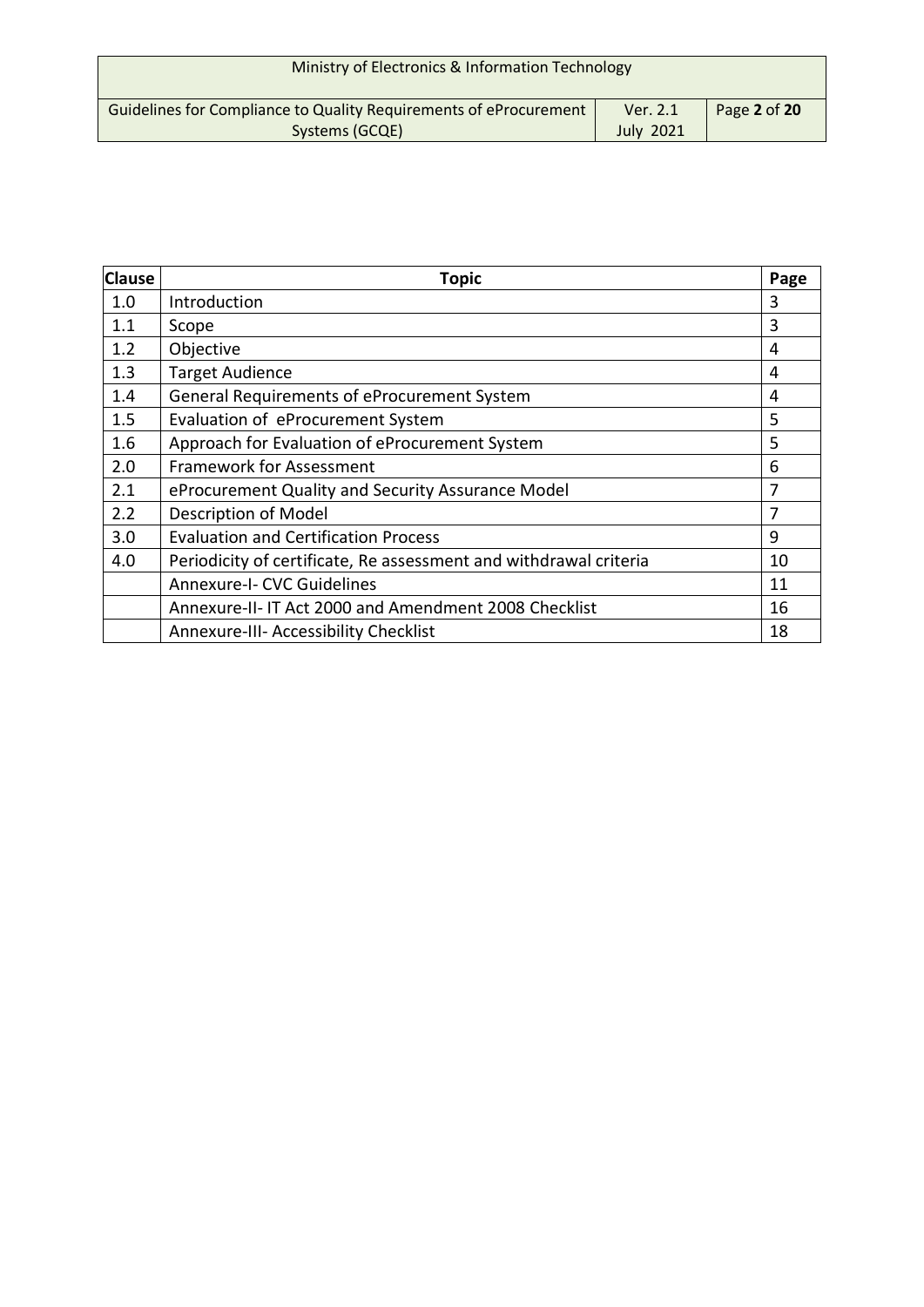| Ministry of Electronics & Information Technology                  |                  |              |
|-------------------------------------------------------------------|------------------|--------------|
| Guidelines for Compliance to Quality Requirements of eProcurement | Ver. 2.1         | Page 3 of 20 |
| Systems (GCQE)                                                    | <b>July 2021</b> |              |

## 1.0**Introduction**

The Government including public sector is one of the biggest purchasers of goods & services. The Government of India acknowledges that automating procurement process using electronic tools/techniques and enabling opportunities to suppliers fully supports the objective of non-discrimination, fair & open competition. E-Procurement is identified as a mission mode project under national E-Governance plan. The objective is to transform Government /public sector purchase activity from labor-intensive paper based to efficient eProcurement process. Electronic Procurement (eProcurement) is the use of Information and Communication Technology (specially the Internet) by the buyer (in this case Government) in conducting their procurement processes with supplier for the acquisition of goods (supplies), works and services. Use of Information Technology promotes the aims of open, non‐discriminatory and efficient government procurement through transparent procedures.It is the technology‐enabled acquisition of goods and services, required by an organization, at the best value obtainable in the most efficient manner possible.

The factors driving the adoption of eProcurement are:

- Reduced purchasing cost and improved efficiency
- Standardized purchasing processes across the organization
- Reduced administrative costs with better effectiveness
- Significant reduction in the procurement cycle
- Reduced discretion

At the same time the inhibitors to adoption are:

- Lack of supplier readiness
- System integration issues (compatibility and interoperability)
- Confidence on the system (Security, Functionality and Performance)
- Insufficient skilled staff

This document provides the guideline for compliance to quality requirements of eProcurement systems. The essential quality characteristics of eProcurement system cover Security, Transparency & Functionality.

#### **1.1 Scope**

This document covers the guideline for compliance of e-Procurement applications and e-Procurement System. The e-Procurement System (EPS) may include the following:

# **A. eProcurement Applications:**

- I. E-Tendering: Include registration process, bid publishing, bid submission and bid opening,
- II. E-Auction: E-Auction includeseither forward or reverse auction or both, as per the requirement of customer/ user /developer's claim or any other technique with any of the following requirement:
	- a) Auction methodology, business rules and SRSshould be signed off by the intended specific user (s), if any.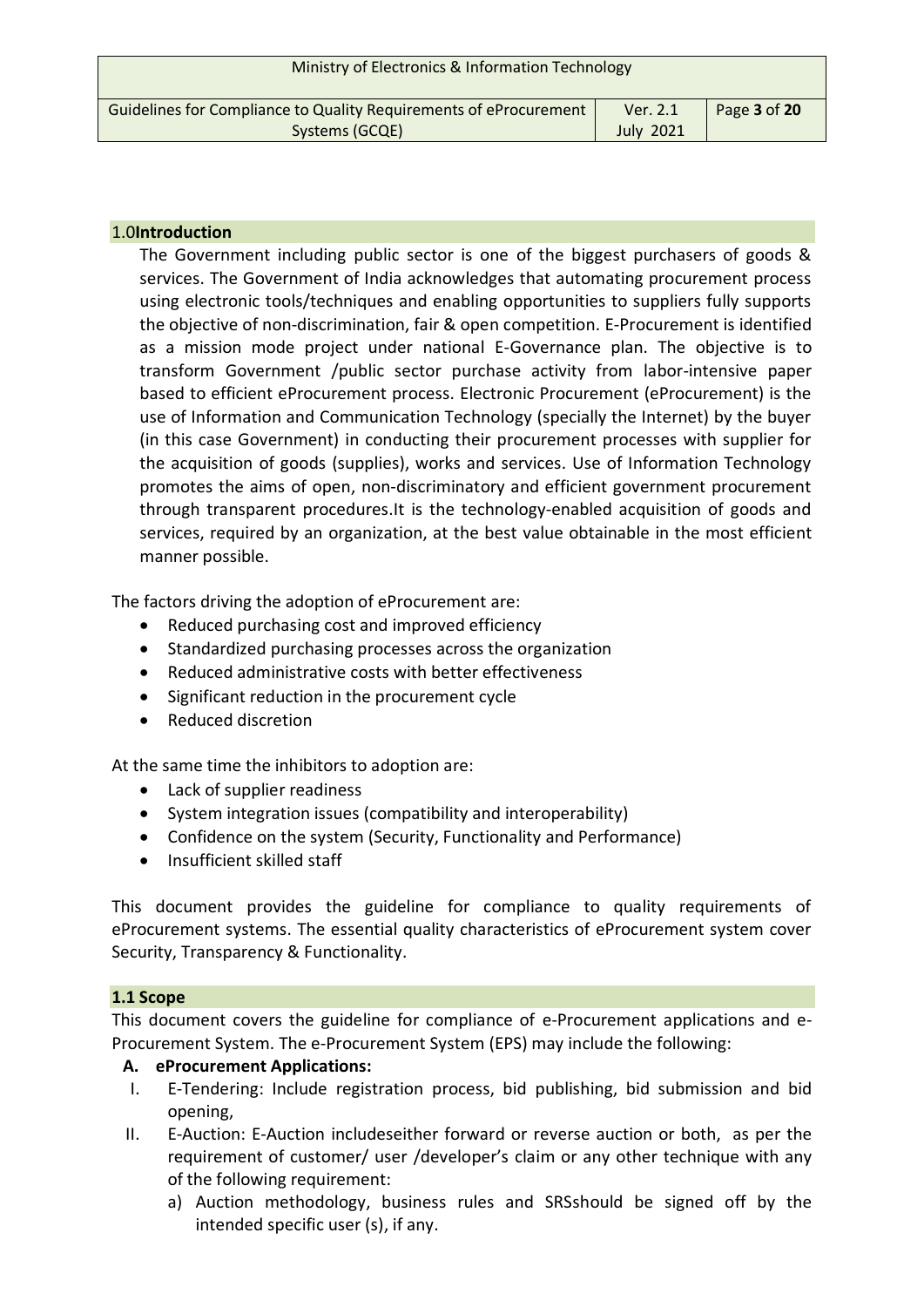| Ministry of Electronics & Information Technology                                    |                              |              |
|-------------------------------------------------------------------------------------|------------------------------|--------------|
| Guidelines for Compliance to Quality Requirements of eProcurement<br>Systems (GCQE) | Ver. 2.1<br><b>July 2021</b> | Page 4 of 20 |

- b) NIA (Notice inviting Application), if any.
- c) Govt. of Indiaguidelines/Any other applicable guideline
- III. E-Tendering and E- Auction(as part of single application): As per detail in (I) and (II) **B. eProcurement System:**

e-Procurement applications, with deployment Infrastructure (Servers, Network devices,storage, etc. either on premise or Cloud infrastructure located within India)

# **1.2 Objective**

- To provide guidelines that could be followed for designing/developing an e-Procurement Application/system as well as the necessary process for monitoring adherence to the security and transparency requirements of an eProcurement application/system during the implementation and post implementation by the e‐procurement application developers, service providers and other stakeholders.
- To provide Guidelines for assuring Quality and Security of an e-Procurement application/system so that confidence can be provided to its stakeholders that the system is secure, transparent, auditable & compliant with government procurement procedures.

## **1.3 Target Audience**

- Purchase/ Head of Public Service Organization
- eProcurement Service Provider
- eProcurement Solution Provider/ Application Developer
- Third Party Testing and Audit Organization

# **1.4 General Requirements of eProcurement Application/System**

The basic requirements of any eProcurement application/system are to achieve the goal of Government procurement, standardization of procurement processes and information entities in an efficient and transparent way. Hence the key requirements are to:

**Adherence to GFR:** 

For public procurement of goods, services, works (e.g. construction) compliance with GFR rules, processes, roles (purchasing officer, local purchasing committee etc.) are mandatory requirements. The GFR rules needs to be applied into the application workflow of e-tendering process. eProcurement application /system (EPS) should be designed as per defined workflow with adequate security measures.

# **Confidentiality and Integrity of Information**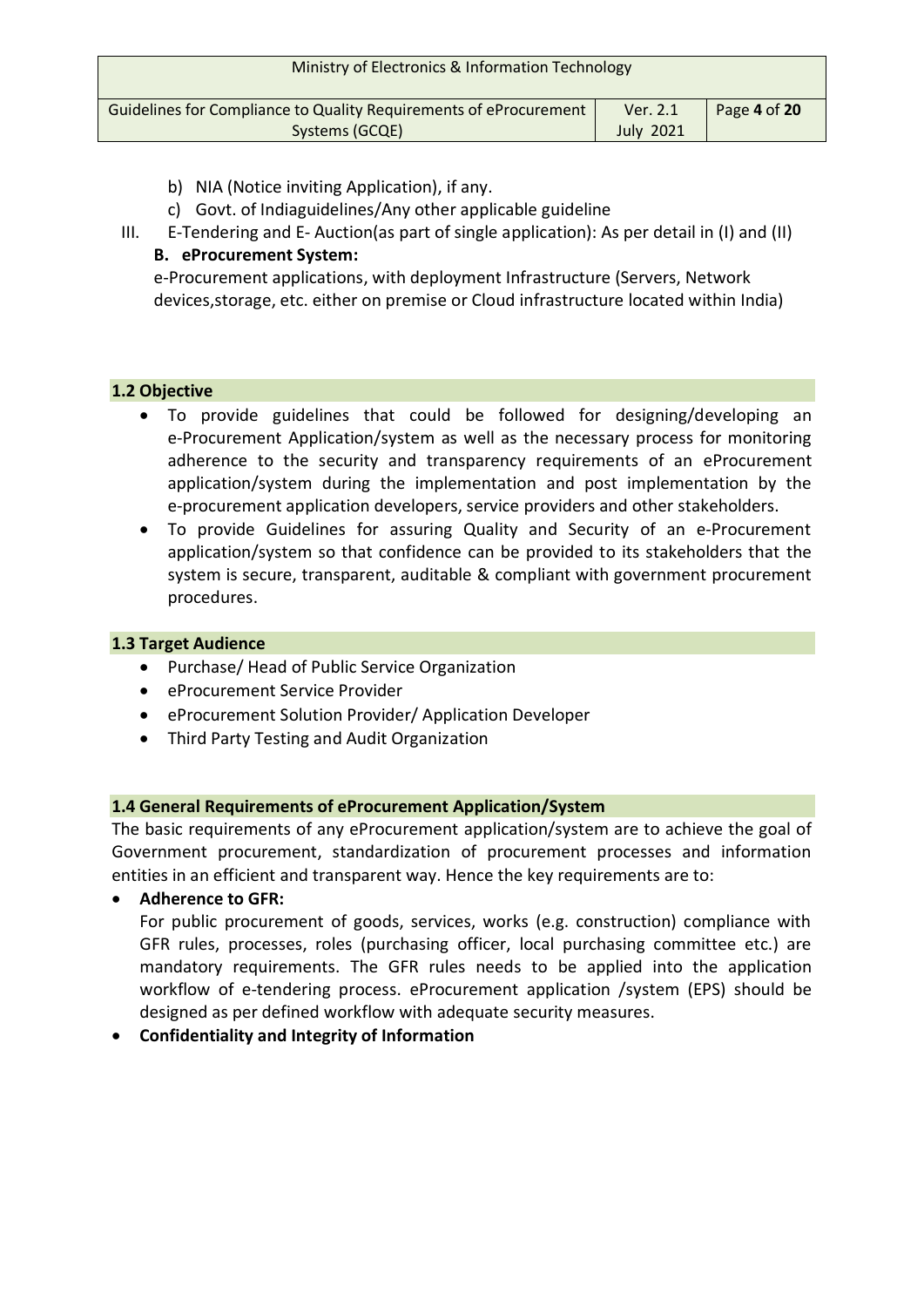| Ministry of Electronics & Information Technology                                    |                              |              |
|-------------------------------------------------------------------------------------|------------------------------|--------------|
| Guidelines for Compliance to Quality Requirements of eProcurement<br>Systems (GCQE) | Ver. 2.1<br><b>July 2021</b> | Page 5 of 20 |

The key requirement of procurement in public service organization is to maintain the confidentiality & integrity of the information in procurement life cycle to protect the interest of buyer & supplier and to encourage the competitiveness in the business. The eProcurement platform transacts confidential procurement data and is exposed to several security threats. This requires employing a combination of security technologies and security best practices which result in reduced threat of data loss, leakage or manipulation. In eProcurement application/systemClass 3 Digital Certificate (Signature or Encryption or both)should only be used.

# **Vigilance Guidelines**

The system should meet the requirements of guidelines issued from time to time by Central Vigilance Commission.

# **System Adaptability & customization**

EPS need to have templates to offer flexibility in bidding methodologies as prevailing and followed currently in the manual process. Further, system should have templates to adopt bidding methodologies as may be prescribed by respective authorities.

# **1.5. Evaluation of eProcurement Application /System:**

The evaluation & certification is essential to assure the Quality and Security of an eProcurement application/system. Through this process confidence can be provided to its stakeholders that the system is secure, transparent, auditable & compliant with government procurement procedures. The main components of an eProcurement system are:

- Data (eProcurement related documents & information)
- Software Application
- IT infrastructure (hardware & network)
- Operational (Security) processes
- Standards & Guidelines (GFR-2017, CVC Guideline, IT Act, MeitY EPS Guidelines)

These components need to be evaluated using techniques such as review, testing and audit under suitable conditions/ environments.

# **1.6 Approach for Evaluation of eProcurement System:**

To evaluate an eProcurement System (covering data, software, hardware, network, and process) following approach will be adopted. This will ensure correct & complete implementation of the purchaser's organizational procurement policies & procedures:

- Testing and audit of the eProcurement solution to verify compliance with GFR rules, CVC guidelines, IT Act (including amendments)
- Assuring Security of the eProcurement system through testing & audit
- Security audit of data during Storage and Communication
- Testing of nonfunctional requirements of the eProcurement system such as Performance and Accessibility (if relevant).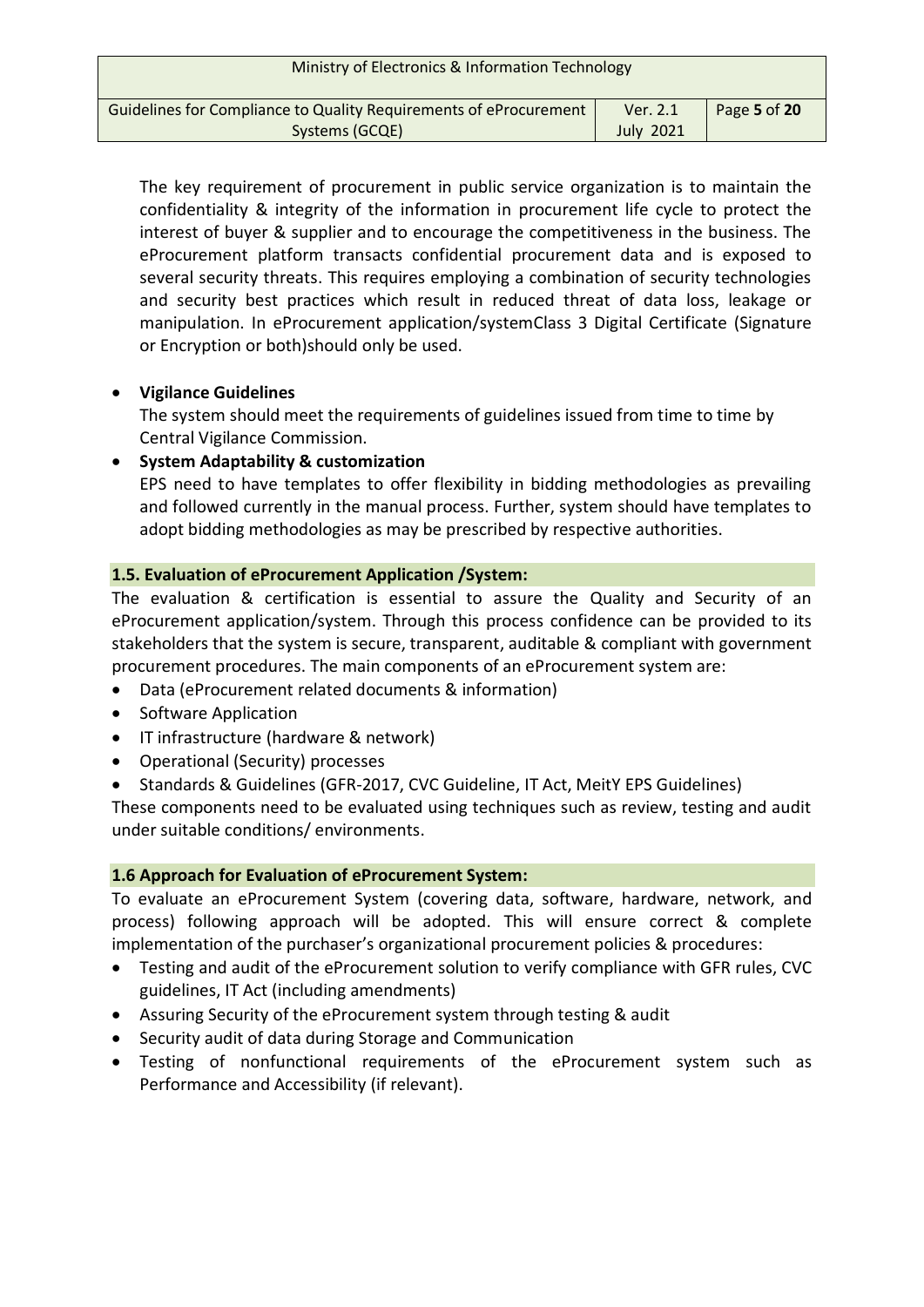| Ministry of Electronics & Information Technology                                    |                              |              |
|-------------------------------------------------------------------------------------|------------------------------|--------------|
| Guidelines for Compliance to Quality Requirements of eProcurement<br>Systems (GCQE) | Ver. 2.1<br><b>July 2021</b> | Page 6 of 20 |

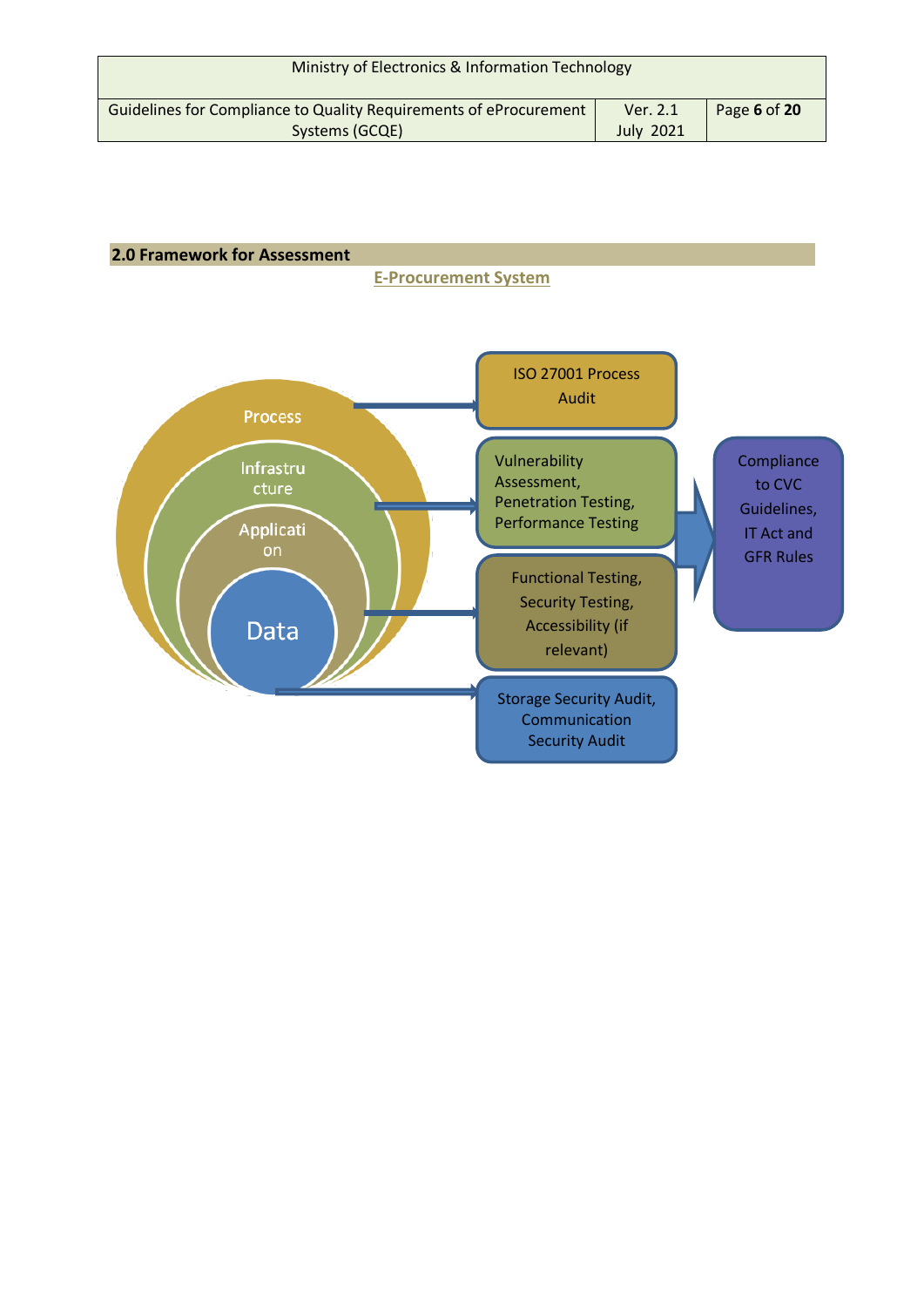| Ministry of Electronics & Information Technology                  |                  |              |
|-------------------------------------------------------------------|------------------|--------------|
| Guidelines for Compliance to Quality Requirements of eProcurement | Ver. 2.1         | Page 7 of 20 |
| Systems (GCQE)                                                    | <b>July 2021</b> |              |

## **2.1 eProcurement Quality and Security Assurance Model**

The Quality & Security evaluation model consist of four layers namely, Data, Application, Infrastructure and Process. Layer by layer assessment will ensure compliance with applicable requirements such as CVC, IT Act, GFR /Other applicable guidelinesand concerns of other stakeholders.

## **2.2 Description of the model**

Brief description of the layers (from outermost to inner) are given below.

## **Process‐Layer: ISO 27001 Certification(forinfrastructure hosting of eProcurement/ e-Auction services)**

The hosting infrastructure e.g. DC/DR locations should have certification as per ISO/IEC 27001. The development facility of eProcurement application/System should be verified for the IT security processes to ensure that secure and best practices are followed in operation and maintenance of the e‐Procurement System in line with international standard on Information Security Management System, ISO 27002.

#### **Infrastructure Layer**

## **Vulnerability Assessment (Servers & Network Devices)**

System configuration checking or verification of hardening and service vulnerability scanning shall be performed to find out weaknesses, vulnerabilities and miss-configuration in the target hosts (Servers, Routers, Firewalls, Switches etc.) which hosts the e-procurement application.

# **Penetration Testing of the System**

Penetration Testing (PT) shall be normally conductedremotely from public domain (Internet) and also can be conductedfrom internal network to find out exploitable vulnerabilities. Series of testing conducted like information gathering from public domain, port scanning, system fingerprinting, service probing, vulnerability scanning, manual testing, password cracking etc. using state‐of‐the‐art tools (commercial and open source) and other techniques shall be used with the objective of unearthing vulnerabilities and weaknesses of the overall e‐procurement system and its underlying IT infrastructure. The exercise should be carried out on production environment.

# **Performance Testing of the System**

Performance testing of the e-procurement system shall be done to ensure that system is capable of handling defined user as well as transactional load, especially for the system handling auction application. Developer /user should specify their requirement towards number of simultaneous user. The performance testing of the e-procurement system essentially means measuring the response time of the system for defined scenarios. While measuring the response time it is important to record the resource (CPU, Memory, etc.) utilization.

The exercise should be carried out on production environment. If the application uses DSC based authentication during login, performance test may be restricted only to the home page (before DSC based login).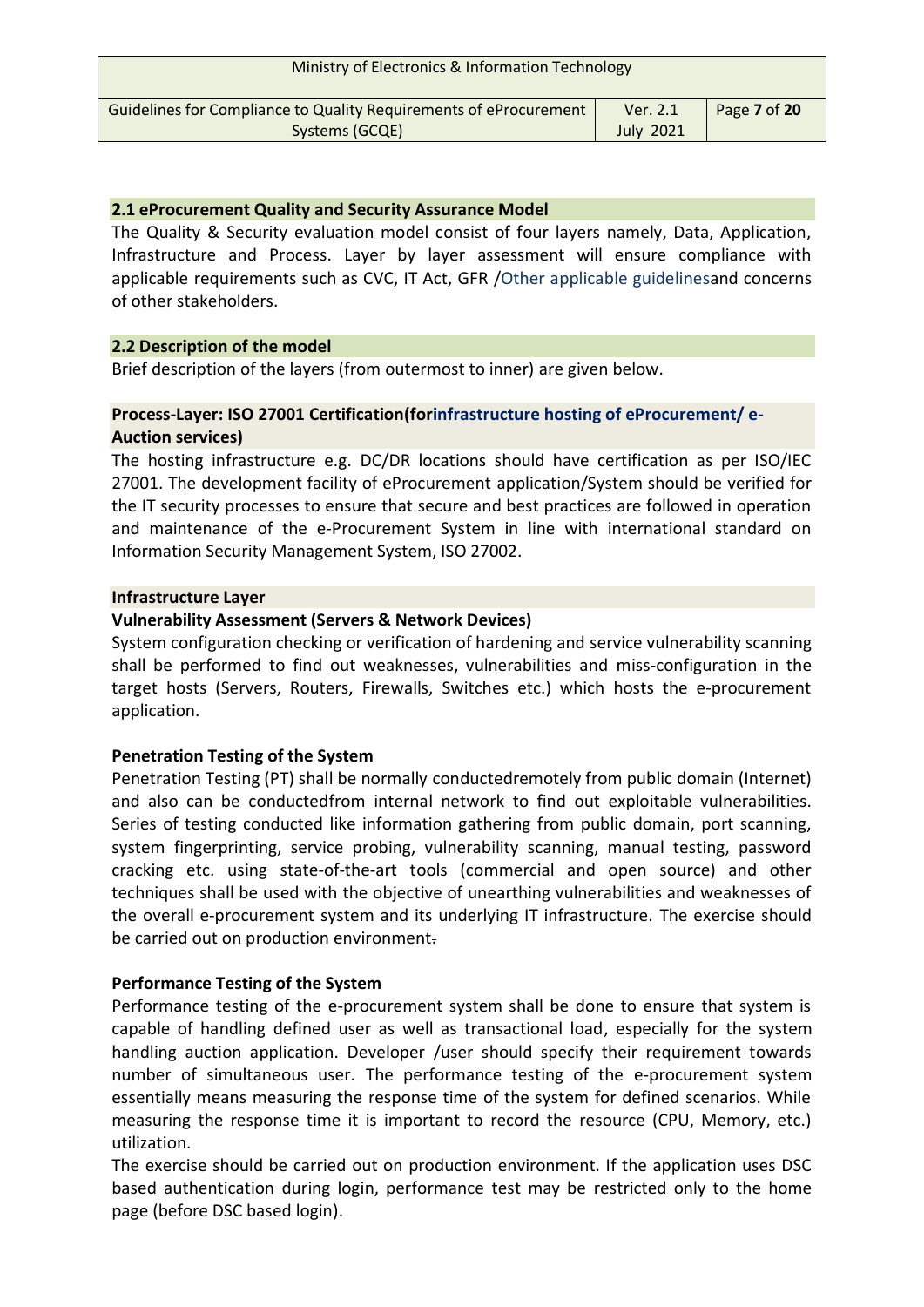| Ministry of Electronics & Information Technology                                    |                              |              |
|-------------------------------------------------------------------------------------|------------------------------|--------------|
| Guidelines for Compliance to Quality Requirements of eProcurement<br>Systems (GCQE) | Ver. 2.1<br><b>July 2021</b> | Page 8 of 20 |
|                                                                                     |                              |              |

## **Application Layer**

#### **Application Functional Testing**

The functional testing of the e‐procurement software application shall be carried out to validate the application meets the specified functional requirements covering the work flows, navigations, and business & data Validation rules for the defined user categories with access rights. The functional testing should be conductedfollowing black box approach and using end‐to‐end user scenarios.

## **Application Security Testing**

The test is conducted to unearth various application security vulnerabilities, weaknesses and concerns related to Data /Input Validation, Authentication, Authorization /Access Control, Session Management, Error Handling, Use of Cryptography, etc. Typical issues which may be discovered in an application security testing include Cross‐site scripting, Broken ACLs/Weak passwords, Weak session management, Buffer overflows, Forceful browsing, Form/hidden field manipulation, Command injection, SQL injection, Cookie poisoning, Insecure use of cryptography, mis‐configurations, published vulnerabilities, errors triggering sensitive information leak etc. OWASP (Open Web Application Security Project) guidelines shall beused for the testing.

#### **Application AccessibilityTesting (if relevant)**

The accessibility of the eProcurement site, if required to be evaluated, then the same will be conducted as per the checklist given in Annexure-iii

#### **Data Layer**

#### **Data Storage Security Audit**

This aspect of assessment is conducted to ensure the use of standard and strong cryptography while storing the sensitive data and user credentials in the application or associated database.

#### **Data Communication Security Audit**

This aspect of assessment is conductedto ensure that secure communication channel like SSL, TLS or equivalent is used for transmission of sensitive data and credentials by the e‐procurement system. The cryptographic algorithms and the key size implemented by the system should be standard, strong and compliant with the IT ACT and the CVC guidelines. It is recommended that the complete data transmission to and from the e‐procurement website should be SSL/ TLS enabled.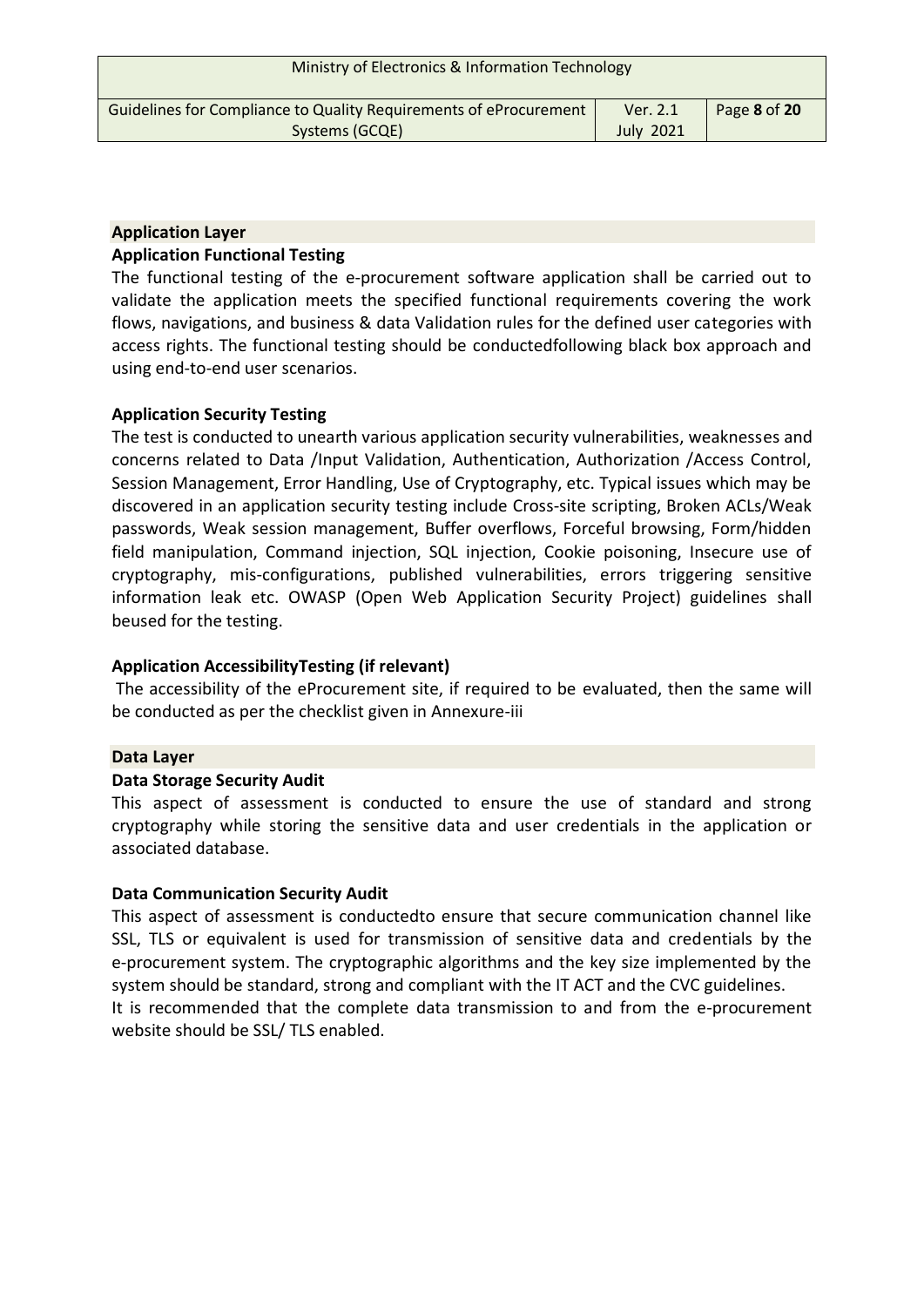| Ministry of Electronics & Information Technology                  |                  |              |
|-------------------------------------------------------------------|------------------|--------------|
| Guidelines for Compliance to Quality Requirements of eProcurement | Ver. 2.1         | Page 9 of 20 |
| Systems (GCQE)                                                    | <b>July 2021</b> |              |
|                                                                   |                  |              |

#### **3.0 Evaluation and Certification Process**

#### **APPLICATION LAYER:**

- **Request for Conformity Assessment indicating scope etc**.: The solution provider/service provider or user of the EPS will make the formal request to STQC by submitting the application form.Application form will be assigned a number and will be forwarded to lab for test/ evaluation of e-Procurement system
- **Submission of Functional, Application Security Reports from independent third party Test laboratory :** The solution provider/service provider or user of the EPS will submit the test report for functional testing (black box), application security from third party test agency [ ERTL(E), ERTL(N), ETDC (Hyd), ERTL(S), ETDC (Bg), ETDC (Ch) etc. of STQC approved ITTL]. If the test reports submitted for assessment are fromNon-STQCLaboratory, then auditors / assessors shall carry out a sample audit /repeat test for functional aspect and sample security test.However, the reports from the agencies other than STQC Laboratory /STQC approved ITTL are not acceptable.
- **Submission of compliance report against CVC, GFRor any other applicable purchase guideline, IT Act:**These compliances will be verified by the auditors.

#### **INFRASTRUCTURE LAYER:**

• **Submission of Vulnerability Assessment (Server, Network devices), Penetration Testing and performance testing report**: The solution provider/service provider or user of the EPS will submit the test report for VA/PT form independent third party Test laboratory [ERTL(E), ERTL(N), ETDC (Hyd), ERTL(S), ETDC (Bg), ETDC (Ch) etc. of STQC approved ITTL]. If the test reports submitted for assessment are from Non-STQC Laboratory, then a sample audit /repeat test forSecurity vulnerabilities, performance testing and Penetration Testing will be carried out by the Auditors /Assessors.However, the reports from the agencies other than STQC Laboratory /STQC approved ITTL are not acceptable.

#### **PROCESS & DATA LAYER**

- **Security Audit of stored data, Communication:**Verification of valid certificate of ISO 27001 for hosting infrastructure.
- **Sample Process audit as per ISO 27001:**Audit of development facility as per some specific controls.
- Hash value of the complete application or any other data in support if unique integrity of the application code
- Audit of CM System

# **Conformity Assessment**

- **Evaluation of the reports (Functional, Security, Performance, etc.):** These test reports pertain to the EPS deployed at target hardware/software
- **Evaluation of Compliance reports ( CVC, GFR & IT Act):** Compliance of deployed EPS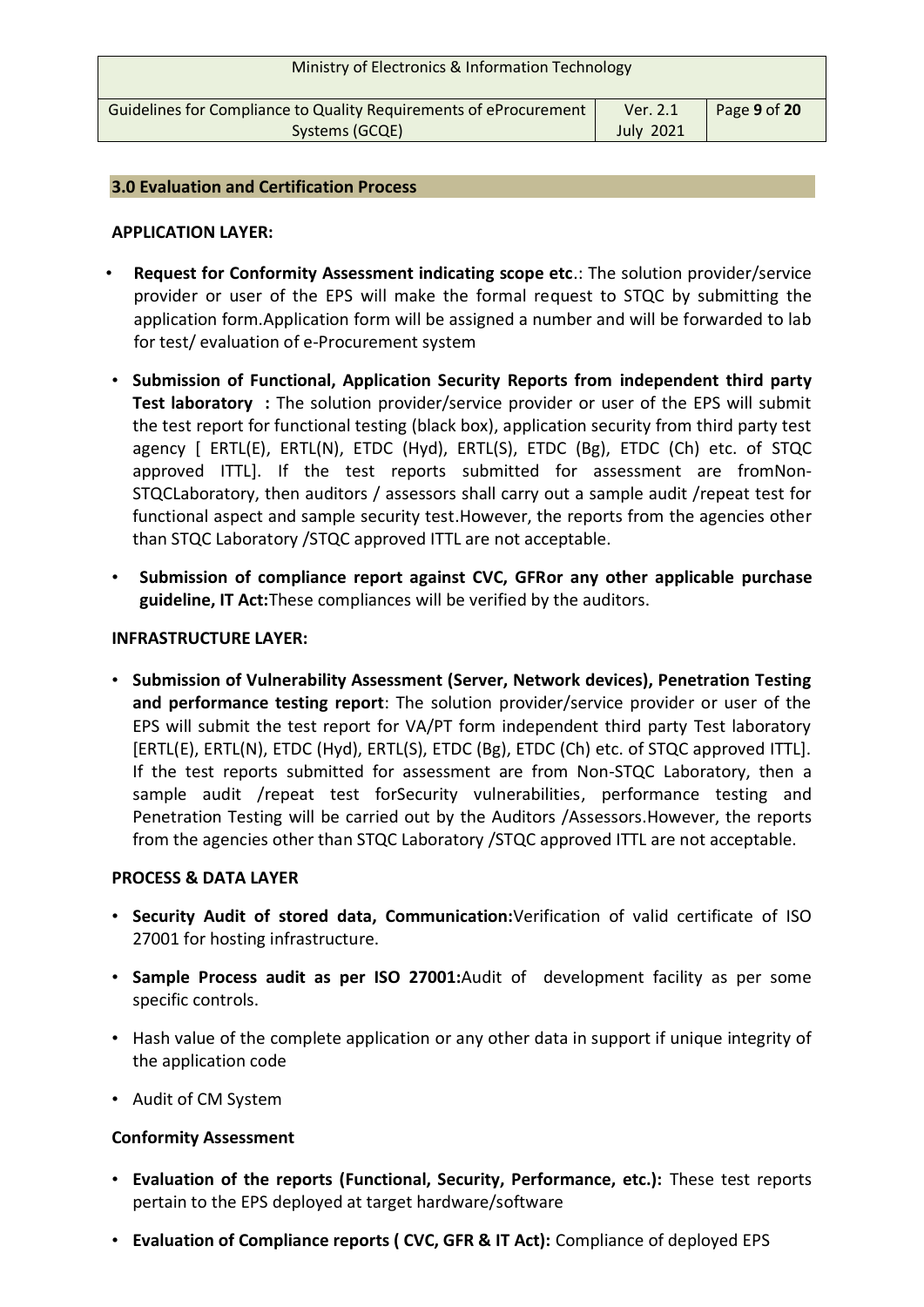| Ministry of Electronics & Information Technology                                    |                              |               |
|-------------------------------------------------------------------------------------|------------------------------|---------------|
| Guidelines for Compliance to Quality Requirements of eProcurement<br>Systems (GCQE) | Ver. 2.1<br><b>July 2021</b> | Page 10 of 20 |

- **Evaluation of Audit reports (Process) :**Analysis of ISO 27001 certificate, audit report of development facility which include configuration management system, relevant control of ISO 27001 and SLA, if any.
- **Review of Assessment Report and issue of Statement of Conformity.**

**Note: If there are multiple instances of the EPS with or without customization then single certificate will be issued by mentioning the names of all the intended users, provided suitable objective evidences available that there is no change in the business rule across the intended users.**

# **4. Periodicity of certificate, Re-assessment and withdrawal criteria**

The conformity assessment certificate will be issued for three years. Before the completion of the one year the service provider/ user/ developer will resubmit the EPS for surveillance, the conditions for surveillance and Re-assessment are as under:

# **Surveillance (at the end of 1st and 2nd year)**

1) In case of changes resulting in significant impact in functionalities and /or security functionalities of the software, full testing/ audit shall be conducted like the initial certification and corresponding charges shall be levied.

2) In case of no significant changes in functionalities and/or security functionalities of the application, a declaration is to be submitted by client; only software security testing of the relevant software modules within the scope (e.g. e-Tendering, e-Auction etc.), Vulnerability Assessment of servers & Network devices including network architecture and deployment review, Penetration Testing and the Compliance Verification shall be conducted and corresponding charges shall be levied accordingly.

# **Re-Certification (To be carried before the expiry of 3 years of Certification Validity)**

During Recertification of the e-Procurement application/System, Complete re-testing of the solution shall be conducted like the initial certification by STQ C and corresponding charges shall be levied accordingly.

- Audit of the software to verify no changes from previous version ( Not complete testing)
- Application Security testing
- Vulnerability Assessment (Servers & Network Devices)
- Penetration Testing of the Application System from Internet.Performance testing
- Process audit

**Withdrawal of certificate:** The certificate of conformance can be withdrawn in the following scenarios:

- 1. Change in software or deployedinfrastructure within the validity period.
- 2. Complaint received from the user of the Certified eProcurement application /system service that the sanctity of the eProcurement Application /system has been compromised and the same is established and the service provider is unable to justify for the same.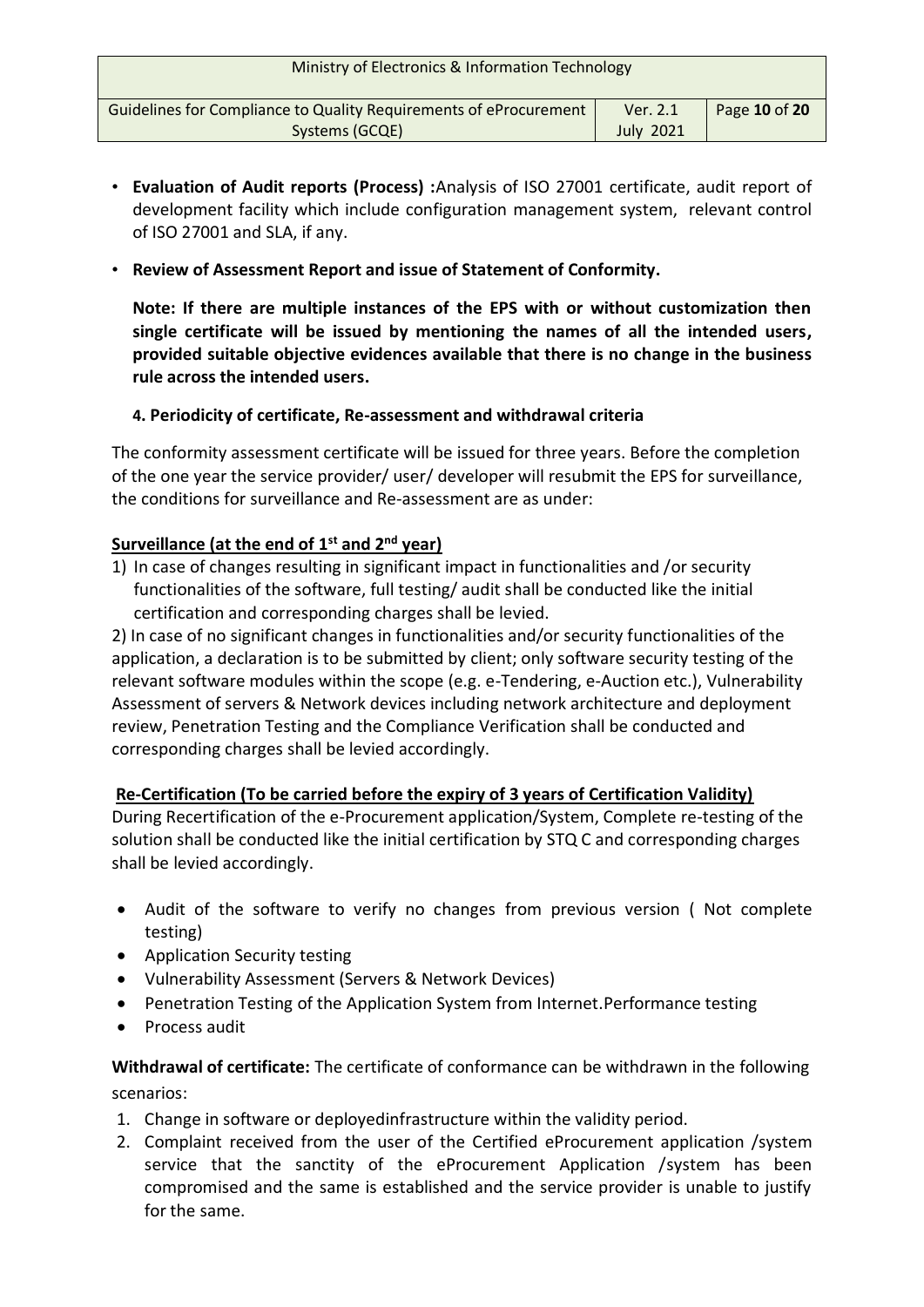| Ministry of Electronics & Information Technology                                    |                              |               |
|-------------------------------------------------------------------------------------|------------------------------|---------------|
| Guidelines for Compliance to Quality Requirements of eProcurement<br>Systems (GCQE) | Ver. 2.1<br><b>July 2021</b> | Page 11 of 20 |

Show cause notice will be issued to the service provider to explain the reasons. If reply found non-satisfactory, then the certificate can be put on abeyance or suspended for rest of the validity period.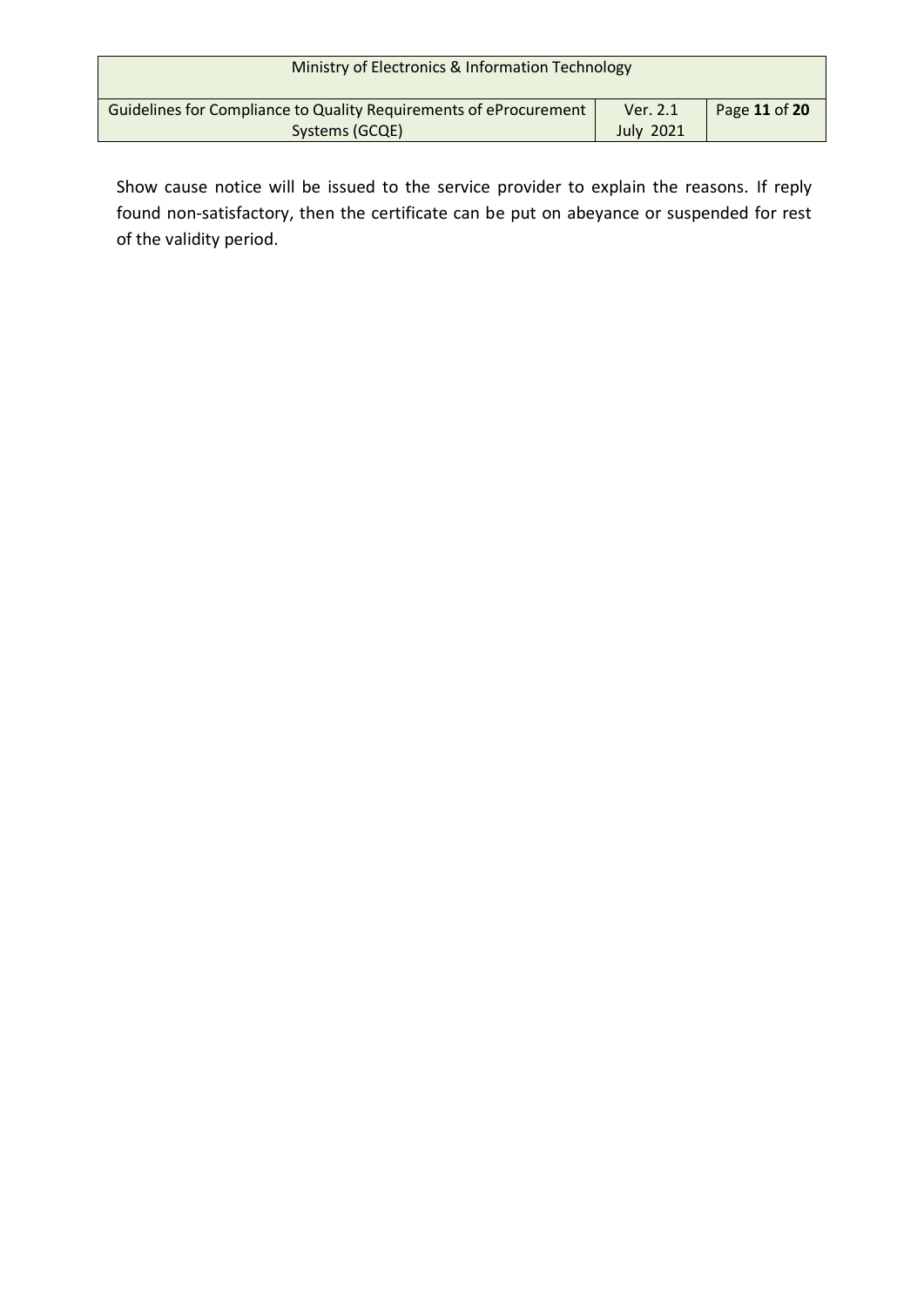| Ministry of Electronics & Information Technology                                    |                              |               |
|-------------------------------------------------------------------------------------|------------------------------|---------------|
| Guidelines for Compliance to Quality Requirements of eProcurement<br>Systems (GCQE) | Ver. 2.1<br><b>July 2021</b> | Page 12 of 20 |

# **Annexure‐I ‐CVC Guidelines**

| S.        | <b>Security Considerations</b>                                                                                                                 | Compliance    |
|-----------|------------------------------------------------------------------------------------------------------------------------------------------------|---------------|
| <b>No</b> |                                                                                                                                                | <b>Status</b> |
| 1.        | Whether the application is secure from making any temporary distortion in                                                                      |               |
|           | the electronic posing of tender notice, just to mislead certain vendors?                                                                       |               |
| 2.        | If yes at 2 above, then whether any automatic systems alert is provided in the                                                                 |               |
|           | form of daily exception report in the application in this regards?                                                                             |               |
| 3.        | Whether<br>application<br>ensures that the tender<br>documents<br>issued                                                                       |               |
|           | to/downloaded by bidders are complete in shape as per the approved tender                                                                      |               |
|           | documents including all its corrigendum?                                                                                                       |               |
| 4.        | Its there any check available in the application to detect and alert about the                                                                 |               |
|           | missing pages to the tenderer, if any?                                                                                                         |               |
| 5.        | Whether application ensures that all the corrigendum issued by the                                                                             |               |
|           | Competent Authority are being fully communicated in proper fashion to all                                                                      |               |
|           | bidders including those who had already purchased/downloaded the bid                                                                           |               |
|           | documents well ahead of the due date and before uploading the                                                                                  |               |
|           | corrigendum?                                                                                                                                   |               |
| 6.        | Whether system is safe from sending discriminatory communication to                                                                            |               |
|           | different bidders about the same e-tendering process?                                                                                          |               |
| 7.        | Whether e-procurement solution has also been customized to process all type                                                                    |               |
|           | of tenders viz Limited/Open/Global Tenders?                                                                                                    |               |
| 8.        | Whether online Public Tender opening events feature are available in the                                                                       |               |
|           | application?                                                                                                                                   |               |
| 9.        | Whether facilities for evaluation/loading of bids, strictly in terms of criteria                                                               |               |
|           | laid down in bid documents are available in the application?<br>10 Whether sufficient safeguards have been provided in the application to deal |               |
|           | with failed attempt blocking?                                                                                                                  |               |
|           | 11 Whether application is safe from submission of fake bids?                                                                                   |               |
|           | 12 Whether encryptions of bids are done at clients end?                                                                                        |               |
|           | 13 Whether safety against tampering and stealing information of submitted bid,                                                                 |               |
|           | during storage before its opening is ensured?                                                                                                  |               |
|           | 14 Whether application is safe from siphoning off and decrypting the clandestine                                                               |               |
|           | copy of a bid encrypted with Public key of tender opening officer?                                                                             |               |
|           | 15 Whether application is safe from multiation/sabotage of otherwise rendering                                                                 |               |
|           | the encrypted bid in the e-tender box during storage, to make it                                                                               |               |
|           | unreadable/invalid in any form, before opening of the bids?                                                                                    |               |
|           | 16 Whether introduction of special characters/executable files etc by users are                                                                |               |
|           | restricted in the application?                                                                                                                 |               |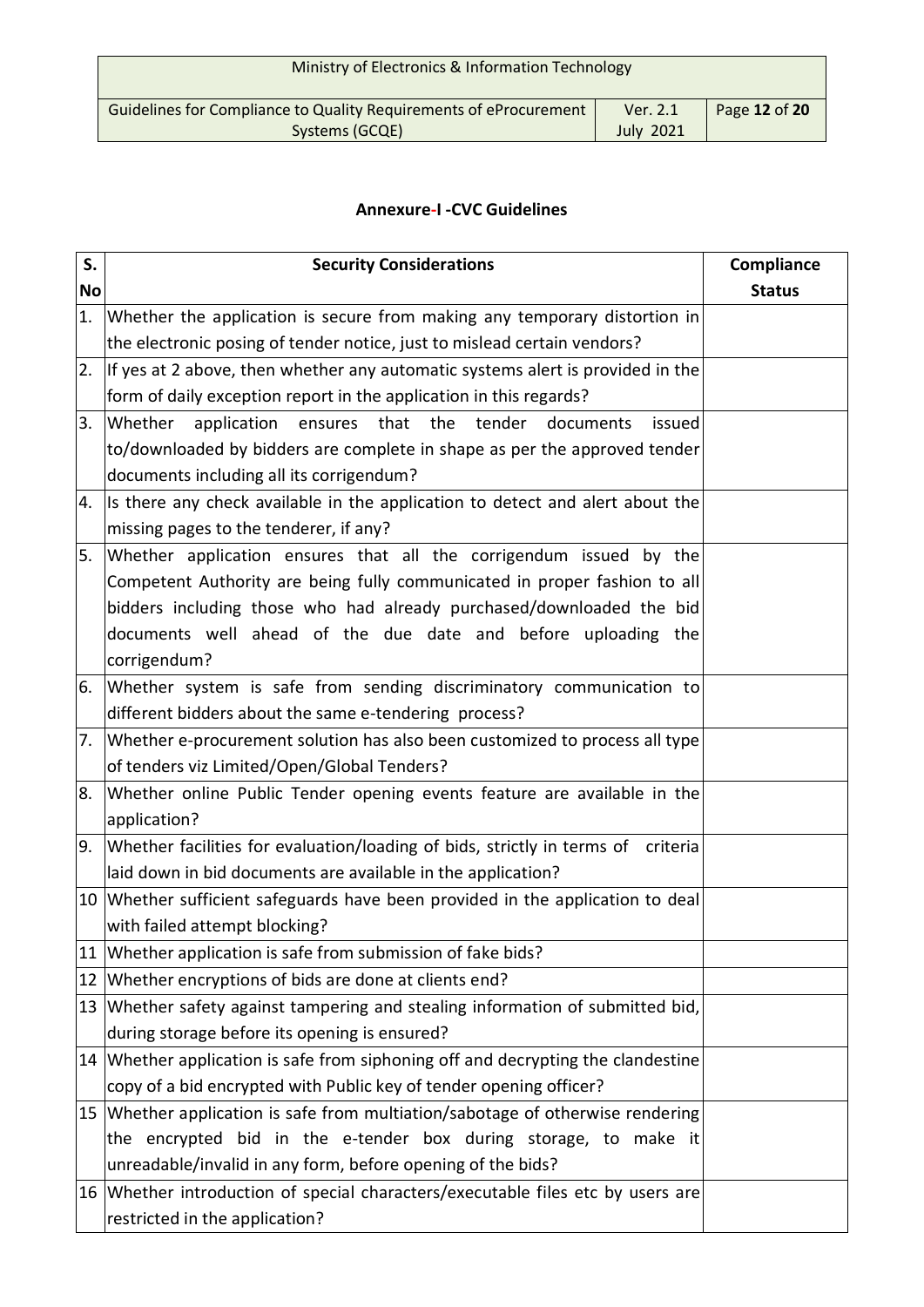| Ministry of Electronics & Information Technology                                    |                              |               |
|-------------------------------------------------------------------------------------|------------------------------|---------------|
| Guidelines for Compliance to Quality Requirements of eProcurement<br>Systems (GCQE) | Ver. 2.1<br><b>July 2021</b> | Page 13 of 20 |

| 17 Whether validity check of DSC is being done at server end?                     |  |
|-----------------------------------------------------------------------------------|--|
| 18. Whether system supports the feature that even though if a published tender    |  |
| is being deleted from the application, does not allow permanent deletion of       |  |
| the published tender from the Database?                                           |  |
| 19. Whether sufficient security features are provided in the application for      |  |
| authentication procedure of the system administrator like ID, password,           |  |
| digital signature, biometric etc.                                                 |  |
| 20. Whether audit trails are being captured in the application on media not prone |  |
| to tampering, such as optical write once?                                         |  |
| 21. Whether log shipping featuring available, where a separate dedicated server   |  |
| receives the logs from the application over web service in real time?             |  |
| 22. Whether integrity and non-tampering is ensured in maintaining the server      |  |
| clock synchronization and time stamping?                                          |  |
| 23. Whether application generates any exception report/system alerts etc to       |  |
| indicate the resetting of the clock, in case the application for time stamping is |  |
| killing at the server level and time is manipulated?                              |  |
| 24. Whether application ensures that the quotes from various bidders with their   |  |
| name are not being displayed to any one including to the organization during      |  |
| carrying out of the e-reverse auctioning process?                                 |  |
| 25. Whether application is fit for usage complying with the requirements of       |  |
| tender processing viz authenticity of tender, non-repudiation and secrecy of      |  |
| information till the actual opening of tenders                                    |  |
| 26 Whether any comprehensive third party audit (as per statutory requirement      |  |
| and also as per the requirements of e-tender processing (compliance to IT Act     |  |
| 2000) was got conducted before first putting it to public use?                    |  |
| 27 Whether application complies with the Commission/s Guidelines dated            |  |
| 17.9.2009 on Security consideration for e-procurement systems                     |  |

# **Security Infrastructure level:**

| S. | <b>Security Issue</b> | <b>Best Practices to Achieve the security Considerations</b> | <b>Compliance Status</b> |
|----|-----------------------|--------------------------------------------------------------|--------------------------|
| No |                       |                                                              |                          |
| 1. | Perimeter Defence     | Deployment of routers, firewalls. IPS/IDS, Remote Access     |                          |
|    |                       | and network segmentation.                                    |                          |
| 2. | Authentication        | Network authentication through deployment of password        |                          |
|    |                       | policy for accessing the network resources. To               |                          |
|    |                       | minimizeunauthorised access to the e-procurement             |                          |
|    |                       | system, at system level.                                     |                          |
| Β. | Monitoring            | Deployment of logging at OSI network level<br>andl           |                          |
|    |                       | monitoring the same.                                         |                          |
|    |                       |                                                              |                          |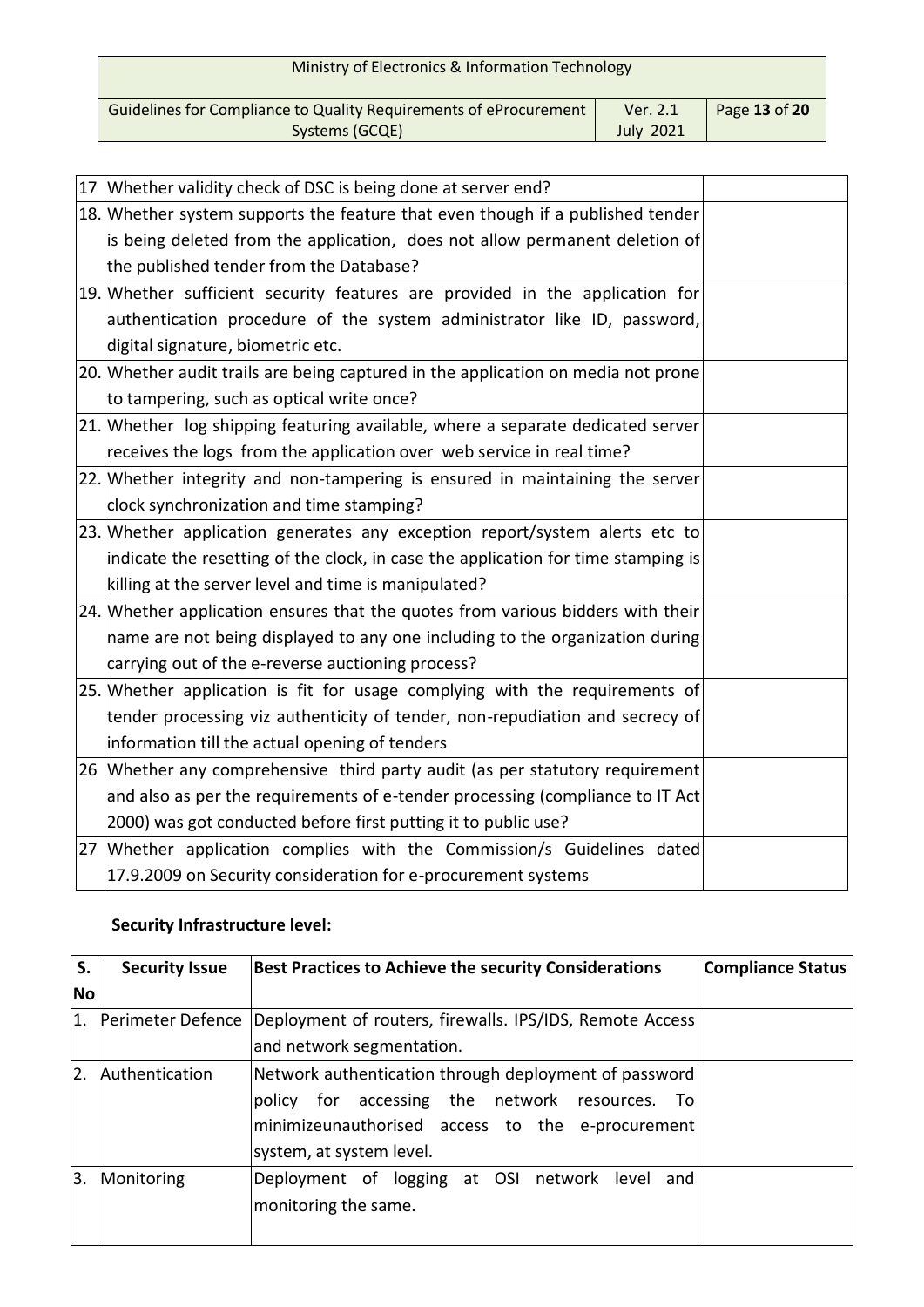| Ministry of Electronics & Information Technology                                    |                              |               |
|-------------------------------------------------------------------------------------|------------------------------|---------------|
| Guidelines for Compliance to Quality Requirements of eProcurement<br>Systems (GCQE) | Ver. 2.1<br><b>July 2021</b> | Page 14 of 20 |

| Ι4. | Secure             | The security of individual servers & workstations is a                        |  |
|-----|--------------------|-------------------------------------------------------------------------------|--|
|     | configuration of   | critical factor in the defence of any environment,                            |  |
|     | network host.      | especially when remote access is allowed workstations                         |  |
|     |                    | should haveSafeguards in place to resist common attacks.                      |  |
| 5.  | System patching    | As the vulnerability of the system is discovered almost                       |  |
|     |                    | regularly and the system vendors are also releasing the                       |  |
|     |                    | patches, It is expected that the host are patched with                        |  |
|     |                    | latest security updates.                                                      |  |
| 6.  |                    | Control of Malware Suitable control like anti-virus, anti spyware ext. should |  |
|     |                    | be deployed on the host associated with e-procurement                         |  |
|     |                    | system. However, option for running the services at non-                      |  |
|     |                    | be<br>privileged<br>profile<br>looked<br>user<br>may<br>for.                  |  |
|     |                    | Otherwisesuitable operating system which is immune to                         |  |
|     |                    | virus, Trojanand malware may be deployed.                                     |  |
| 7.  | Structured cabling | The availability of the network services is critically                        |  |
|     |                    | dependent on the quality of interconnection between                           |  |
|     |                    | thehosts through structured including termination &                           |  |
|     |                    | marking. It is expected the e-procurement system has                          |  |
|     |                    | implemented structured cabling and other controls                             |  |
|     |                    | related with network and interconnection.                                     |  |

#### **Security at Application level:**

| S.        |            | Security Issue Best Practices to Achieve the security Considerations        | <b>Compliance Status</b> |
|-----------|------------|-----------------------------------------------------------------------------|--------------------------|
| <b>No</b> |            |                                                                             |                          |
| 1.        |            | Authentication The authentication mechanism of the e-procurement            |                          |
|           |            | application should ensure that the credentials are submitted                |                          |
|           |            | on the pages that are served under SSL                                      |                          |
| 2.        |            | Access Control The application shall enforce proper access control model to |                          |
|           |            | ensure that the parameter available to the user cannot be                   |                          |
|           |            | used for launching any attack.                                              |                          |
| 3.        | Session    | The design should ensure that session tokens are adequately                 |                          |
|           | management | protected from guessing during an authenticated session.                    |                          |
| 4.        |            | Error handling The design should ensure that the application does not       |                          |
|           |            | present user error messages to the outside world which can                  |                          |
|           |            | be used for attacking the application.                                      |                          |
| 5.        | Input      | The application may accept input at multiple points from                    |                          |
|           | validation | external sources, such as users, client applications, and data              |                          |
|           |            | feeds. It should perform validation checks of the syntactic                 |                          |
|           |            | and semantic validity of the input. It should also check that               |                          |
|           |            | input data does not violate limitations of underlying or                    |                          |
|           |            | dependent components, particularly string length and                        |                          |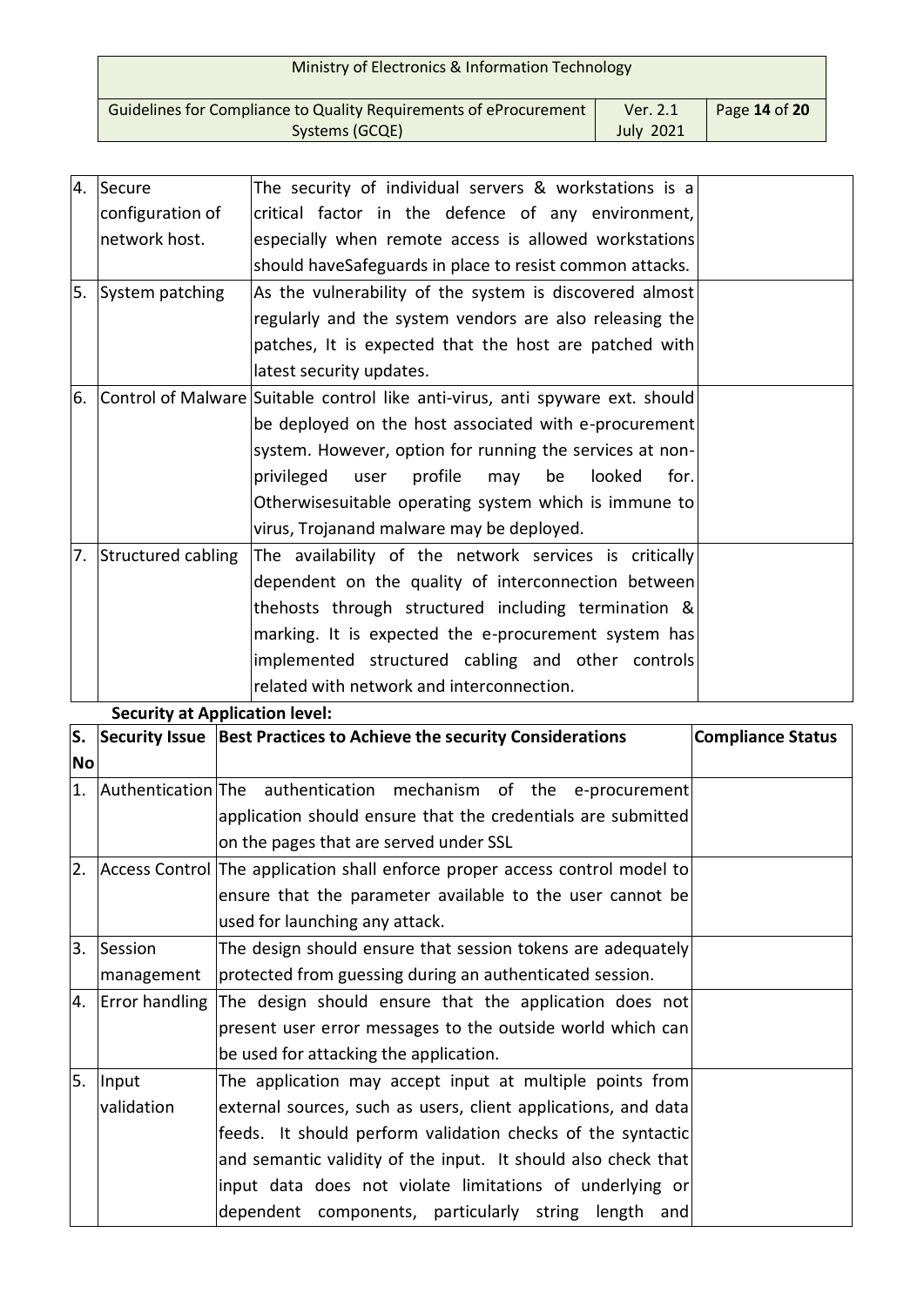| Ministry of Electronics & Information Technology                                    |                              |               |
|-------------------------------------------------------------------------------------|------------------------------|---------------|
| Guidelines for Compliance to Quality Requirements of eProcurement<br>Systems (GCQE) | Ver. 2.1<br><b>July 2021</b> | Page 15 of 20 |
|                                                                                     |                              |               |

|    |             | character set.                                                   |  |
|----|-------------|------------------------------------------------------------------|--|
|    |             | All user-supplied fields should be validated at the server side. |  |
| 6. | Application | Logging should be enabled across all applications in the         |  |
|    | logging and | environment. Log file data is important for incident and trend   |  |
|    | monitoring  | analysis as well as for auditing purposes.                       |  |
|    |             | The application should log failed and successful                 |  |
|    |             | authentication attempts, changes to application data             |  |
|    |             | including user accounts, serve application errors, and failed    |  |
|    |             | and successful access to resources                               |  |

**Security during application deployment & Use:**

| S. No | <b>Security</b> | <b>Best Practices to Achieve the security Considerations</b> | Compliance    |
|-------|-----------------|--------------------------------------------------------------|---------------|
|       | <b>Issue</b>    |                                                              | <b>Status</b> |
| 1.    | Availability    | Depending on the number of expected hits and access the      |               |
|       | Clustering      | option for clustering of servers and load balancing of the   |               |
|       | Load            | web application shall be implemented                         |               |
|       | balancing       |                                                              |               |
| 2.    | Application     | Suitable management procedure shall be deployed for          |               |
|       | and data        | regular back-up of application and data. The regularity of   |               |
|       | recovery        | data backup shall be in commensurate with the nature of      |               |
|       |                 | transaction/ business translated into the e-procurement      |               |
|       |                 | system.                                                      |               |
| 3.    | Integrity of    | Suitable management control shall be implemented on          |               |
|       | the             | availability of updated source code and its deployment.      |               |
|       | Application,    | Strict configuration control is recommended to ensure        |               |
|       | Control of      | that the latest software in the production system.           |               |
|       | source code.    |                                                              |               |
|       | Configuration   |                                                              |               |
|       | management      |                                                              |               |

# **Security in Data storage and communication:**

| lS.              | Security Issue | <b>Best Practices to Achieve the security Considerations</b> | <b>Compliance Status</b> |
|------------------|----------------|--------------------------------------------------------------|--------------------------|
| <b>No</b>        |                |                                                              |                          |
| $\overline{1}$ . | Encryption for | Sensitive data should be encrypted or hashed in the          |                          |
|                  | data storage   | database and file system. The application should             |                          |
|                  |                | ldifferentiate between data that is sensitive to disclosure  |                          |
|                  |                | and must be encrypted, data that is sensitive only to        |                          |
|                  |                | tampering and for which a keyed hash value (HMAC) must       |                          |
|                  |                | be generated, and data that can be irreversibly              |                          |
|                  |                | transformed (hashed) without loss of functionality (such as  |                          |
|                  |                | passwords). The application should store keys used for       |                          |
|                  |                | decryption separately from the encrypted data.               |                          |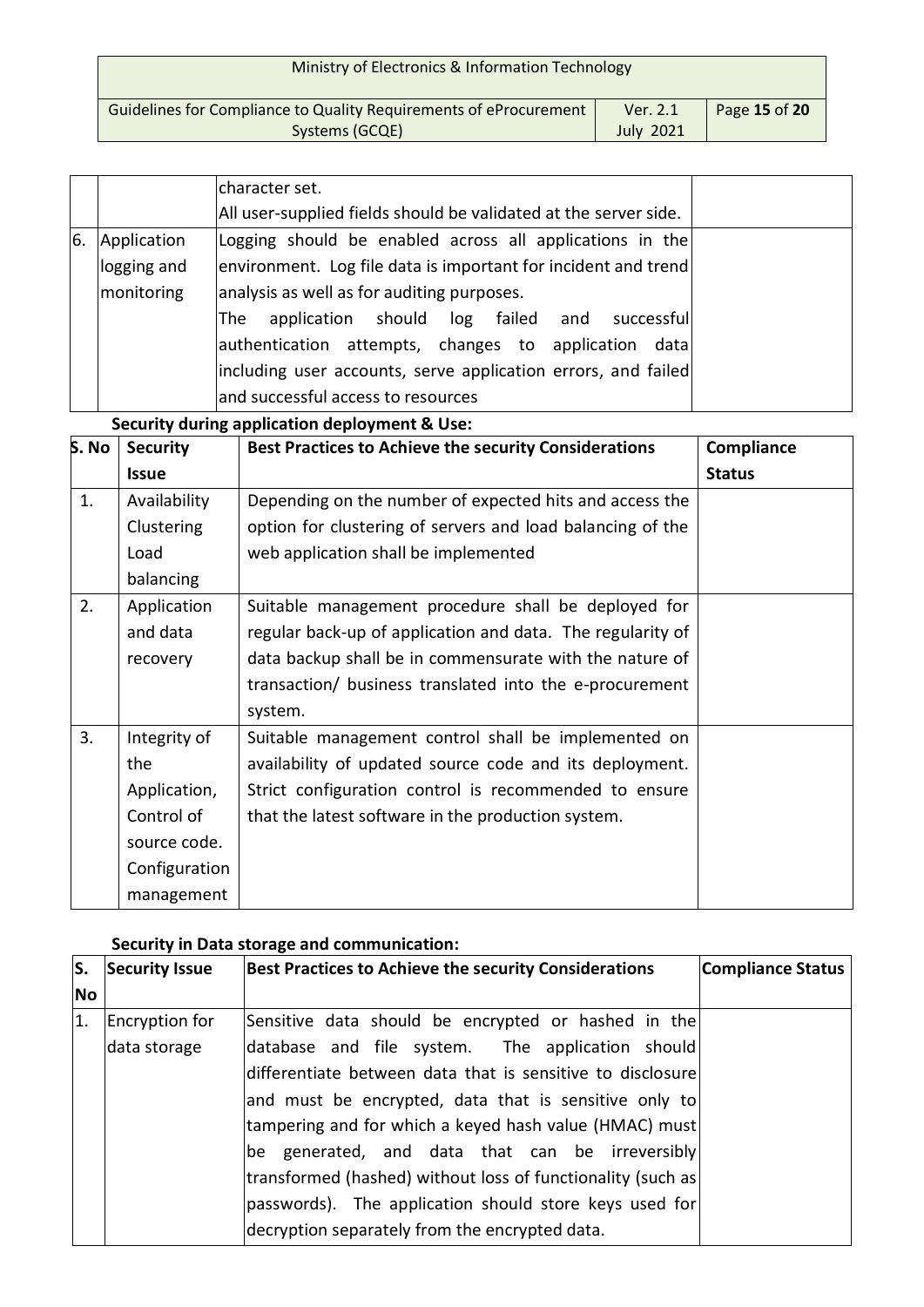| Ministry of Electronics & Information Technology                                    |                              |               |
|-------------------------------------------------------------------------------------|------------------------------|---------------|
| Guidelines for Compliance to Quality Requirements of eProcurement<br>Systems (GCQE) | Ver. 2.1<br><b>July 2021</b> | Page 16 of 20 |

| Data transfer  |                                                          |                                                                                                                                                                                                                                                                                                                                                                                                                                                                                                                                                                                                                                                                                                                                                                                                                                                                                                                                                                                                                      |
|----------------|----------------------------------------------------------|----------------------------------------------------------------------------------------------------------------------------------------------------------------------------------------------------------------------------------------------------------------------------------------------------------------------------------------------------------------------------------------------------------------------------------------------------------------------------------------------------------------------------------------------------------------------------------------------------------------------------------------------------------------------------------------------------------------------------------------------------------------------------------------------------------------------------------------------------------------------------------------------------------------------------------------------------------------------------------------------------------------------|
| security       |                                                          |                                                                                                                                                                                                                                                                                                                                                                                                                                                                                                                                                                                                                                                                                                                                                                                                                                                                                                                                                                                                                      |
|                |                                                          |                                                                                                                                                                                                                                                                                                                                                                                                                                                                                                                                                                                                                                                                                                                                                                                                                                                                                                                                                                                                                      |
|                |                                                          |                                                                                                                                                                                                                                                                                                                                                                                                                                                                                                                                                                                                                                                                                                                                                                                                                                                                                                                                                                                                                      |
|                |                                                          |                                                                                                                                                                                                                                                                                                                                                                                                                                                                                                                                                                                                                                                                                                                                                                                                                                                                                                                                                                                                                      |
|                |                                                          |                                                                                                                                                                                                                                                                                                                                                                                                                                                                                                                                                                                                                                                                                                                                                                                                                                                                                                                                                                                                                      |
|                | transport security mechanism.                            |                                                                                                                                                                                                                                                                                                                                                                                                                                                                                                                                                                                                                                                                                                                                                                                                                                                                                                                                                                                                                      |
|                |                                                          |                                                                                                                                                                                                                                                                                                                                                                                                                                                                                                                                                                                                                                                                                                                                                                                                                                                                                                                                                                                                                      |
|                |                                                          |                                                                                                                                                                                                                                                                                                                                                                                                                                                                                                                                                                                                                                                                                                                                                                                                                                                                                                                                                                                                                      |
|                | over public network.                                     |                                                                                                                                                                                                                                                                                                                                                                                                                                                                                                                                                                                                                                                                                                                                                                                                                                                                                                                                                                                                                      |
| Access control |                                                          |                                                                                                                                                                                                                                                                                                                                                                                                                                                                                                                                                                                                                                                                                                                                                                                                                                                                                                                                                                                                                      |
|                | that provides access to sensitive data and functionality |                                                                                                                                                                                                                                                                                                                                                                                                                                                                                                                                                                                                                                                                                                                                                                                                                                                                                                                                                                                                                      |
|                | only to suitably permitted users or clients.             |                                                                                                                                                                                                                                                                                                                                                                                                                                                                                                                                                                                                                                                                                                                                                                                                                                                                                                                                                                                                                      |
|                |                                                          |                                                                                                                                                                                                                                                                                                                                                                                                                                                                                                                                                                                                                                                                                                                                                                                                                                                                                                                                                                                                                      |
|                |                                                          |                                                                                                                                                                                                                                                                                                                                                                                                                                                                                                                                                                                                                                                                                                                                                                                                                                                                                                                                                                                                                      |
|                |                                                          |                                                                                                                                                                                                                                                                                                                                                                                                                                                                                                                                                                                                                                                                                                                                                                                                                                                                                                                                                                                                                      |
|                | application is exploited.                                |                                                                                                                                                                                                                                                                                                                                                                                                                                                                                                                                                                                                                                                                                                                                                                                                                                                                                                                                                                                                                      |
|                |                                                          |                                                                                                                                                                                                                                                                                                                                                                                                                                                                                                                                                                                                                                                                                                                                                                                                                                                                                                                                                                                                                      |
|                | authentication to have occurred.                         |                                                                                                                                                                                                                                                                                                                                                                                                                                                                                                                                                                                                                                                                                                                                                                                                                                                                                                                                                                                                                      |
|                |                                                          |                                                                                                                                                                                                                                                                                                                                                                                                                                                                                                                                                                                                                                                                                                                                                                                                                                                                                                                                                                                                                      |
|                |                                                          |                                                                                                                                                                                                                                                                                                                                                                                                                                                                                                                                                                                                                                                                                                                                                                                                                                                                                                                                                                                                                      |
|                |                                                          |                                                                                                                                                                                                                                                                                                                                                                                                                                                                                                                                                                                                                                                                                                                                                                                                                                                                                                                                                                                                                      |
|                |                                                          |                                                                                                                                                                                                                                                                                                                                                                                                                                                                                                                                                                                                                                                                                                                                                                                                                                                                                                                                                                                                                      |
|                | "black box" informed" testing against the application.   |                                                                                                                                                                                                                                                                                                                                                                                                                                                                                                                                                                                                                                                                                                                                                                                                                                                                                                                                                                                                                      |
|                | Determine if users can gain access to data from other    |                                                                                                                                                                                                                                                                                                                                                                                                                                                                                                                                                                                                                                                                                                                                                                                                                                                                                                                                                                                                                      |
|                | accounts.                                                |                                                                                                                                                                                                                                                                                                                                                                                                                                                                                                                                                                                                                                                                                                                                                                                                                                                                                                                                                                                                                      |
|                |                                                          | Sensitive data should encrypted prior to transmission to<br>other components. Verify that intermediate components<br>that handle the data in clear-text form, prior to<br>transmission or subsequent to receipt, do not present an<br>undue threat to the data. The application should take<br>advantage of authentication features available within the<br>Specially, encryption methodology like SSL must be<br>deployed while communicating with the payment gateway<br>Applications should enforce an authorization mechanism.<br>Role-based access controls should be enforced at the<br>database level as well as at the application interface. This<br>will protect the database in the event that the client<br>Authorization checks should require prior successful<br>All attempts to obtain access, without proper authorization<br>should be loggedConduct regular testing of key<br>applications that process sensitive data and of the<br>interfaces available to users from the Internet include both |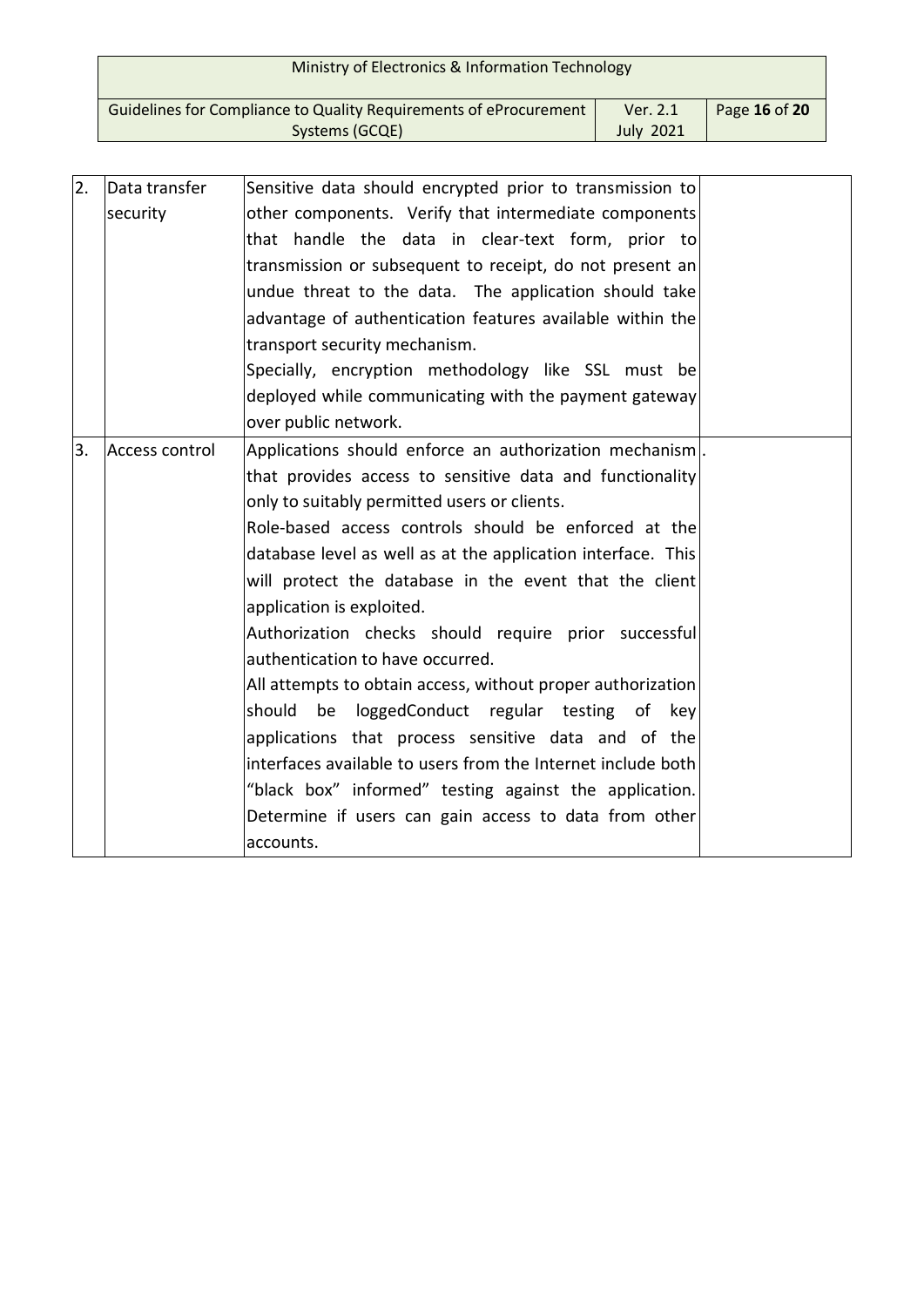| Ministry of Electronics & Information Technology                  |                  |               |
|-------------------------------------------------------------------|------------------|---------------|
| Guidelines for Compliance to Quality Requirements of eProcurement | Ver. 2.1         | Page 17 of 20 |
| Systems (GCQE)                                                    | <b>July 2021</b> |               |

# **(ITACT 2000 and Amendment 2008) –Annexure-II**

| SI.<br>No.  | <b>Issues to be Checked</b>                                                                                                                                                                                                                                                                                                                                                                                                                                                                                                                                                                                                                                                                                                                                                                                                                                                                                                                                                                                                                                                                                                                                                                                                                                                                                                                                                                                                                                                                                                                                                                                                                                                                                                                                                                                                                                                                                                                                                                                                                                                                                                                    | <b>Compliance</b><br><b>Status</b> |
|-------------|------------------------------------------------------------------------------------------------------------------------------------------------------------------------------------------------------------------------------------------------------------------------------------------------------------------------------------------------------------------------------------------------------------------------------------------------------------------------------------------------------------------------------------------------------------------------------------------------------------------------------------------------------------------------------------------------------------------------------------------------------------------------------------------------------------------------------------------------------------------------------------------------------------------------------------------------------------------------------------------------------------------------------------------------------------------------------------------------------------------------------------------------------------------------------------------------------------------------------------------------------------------------------------------------------------------------------------------------------------------------------------------------------------------------------------------------------------------------------------------------------------------------------------------------------------------------------------------------------------------------------------------------------------------------------------------------------------------------------------------------------------------------------------------------------------------------------------------------------------------------------------------------------------------------------------------------------------------------------------------------------------------------------------------------------------------------------------------------------------------------------------------------|------------------------------------|
| $\vert$ 1   | Electronic Signature Implementation:<br>i) ESC (Electronic Signature Certificate) used for the e-Procurement System by the<br>users are Issued by CC (Certifying Authority) recognized by Govt. of India CCA<br>(Controller of Certifying Authority).<br>ii) The private key or the signature creation data should not be stored in the<br>e-Procurement System or kept under the control of the e- Procurement Service<br>Provider.<br>iii) By the use of a public key of the subscriber/ signer, it should be possible to verify<br>the electronic record. This may be read in conjunction with Sch-2, 13 85B(2)(b)<br>"except in the case of a secure electronic record or a secure digital signature,<br>nothing in this section shall create any presumption relating to authenticity and<br>integrity of the electronic record or any digital signature".<br>(Explanation: This implies that important electronic records of an e-procurement<br>application, like - Tender Notice, Corrigenda, Tender Documents, Addenda,<br>Clarifications to Tender Documents, Bids, etc should not only be electronically<br>signed, there should also be provision in the e-procurement application to verify<br>the electronic signatures).<br>iv) Every subscriber shall exercise reasonable care to retain control of the private key<br>corresponding to the public key listed in his Digital Signature Certificate and take<br>all steps to prevent its disclosure (Explanation: There should be no limitation in<br>the functionality of the e-procurement system which may necessitate for the<br>tendering processes to continue uninterrupted that the private key of any officer<br>be handed over to anybody else (who may be absent or unavailable), or where a<br>private key is shared by multiple users due to any reason such as $-$ absence of<br>detailed hierarchy within a user organization, or multiple users of a group using a<br>common key.<br>v) Similarly, functionality of the e-procurement system should cover other aspects<br>outlined in various sections (specified in the adjacent column) of the IT Act<br>vi) |                                    |
| $ 2\rangle$ | Electronic Document & Record Control:<br>Suitable controls are established for electronic documents / records generated,<br>processed, stored, disposed of by the e-Procurement System to comply<br>i) The information contained in e- Documents/e-Records remains accessible/usable<br>for subsequent reference;<br>ii) The e-Records are retained in the original format, it was generated, to accurately<br>demonstrate how it was generated/sent/received.<br>iii) The e-Records should be maintained with identification of origin, destination,<br>date and time of dispatch or receipt.<br>iv) The retention period of the e-Records should be compliant with the legal and<br>contractual requirements.                                                                                                                                                                                                                                                                                                                                                                                                                                                                                                                                                                                                                                                                                                                                                                                                                                                                                                                                                                                                                                                                                                                                                                                                                                                                                                                                                                                                                                |                                    |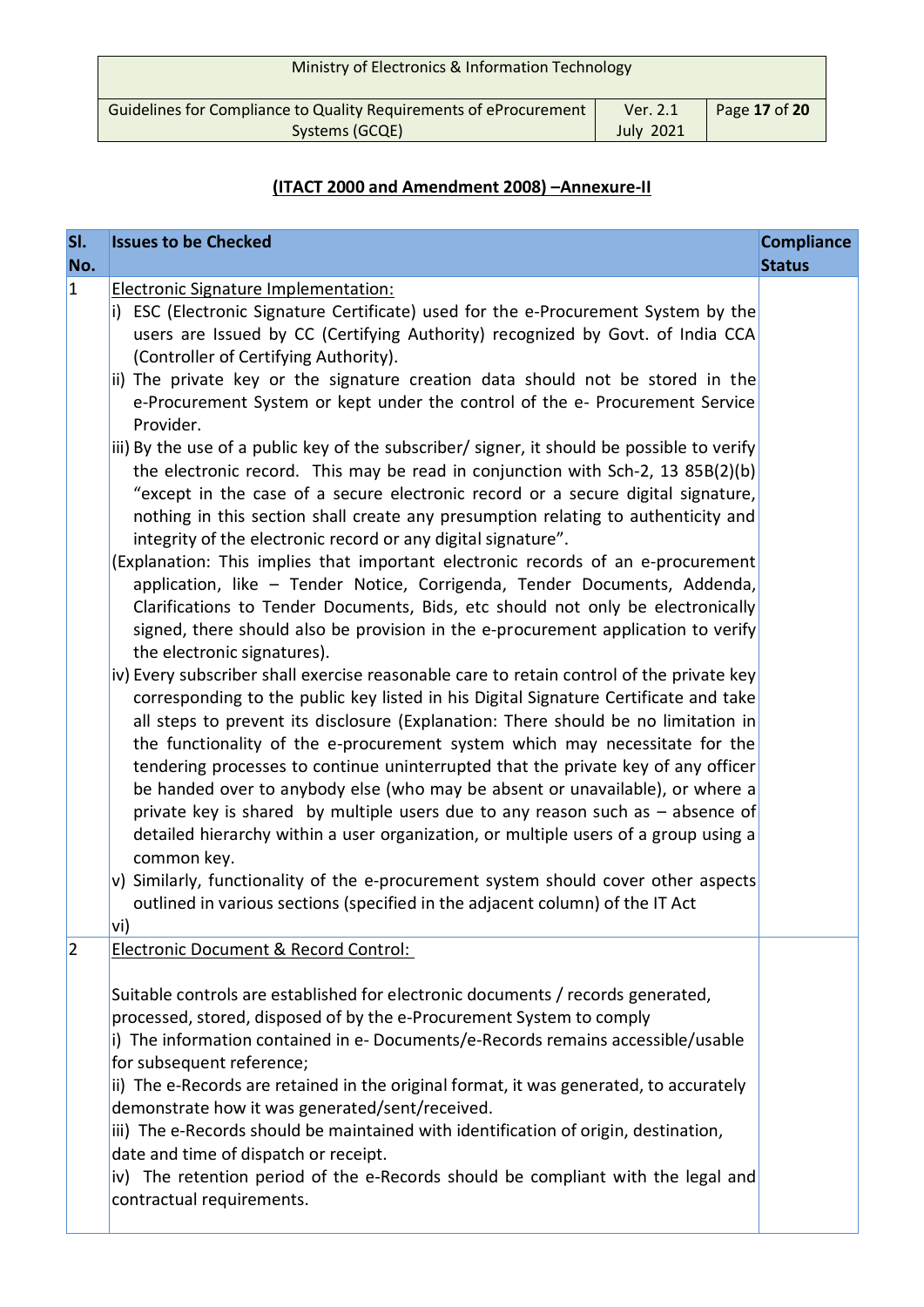| Ministry of Electronics & Information Technology                  |                  |               |
|-------------------------------------------------------------------|------------------|---------------|
| Guidelines for Compliance to Quality Requirements of eProcurement | Ver. 2.1         | Page 18 of 20 |
| Systems (GCQE)                                                    | <b>July 2021</b> |               |
|                                                                   |                  |               |

| 3 | Data Protection:                                                                                                                                                                                                                                                                                                                                                                                                                                                                                                                                                                                                                  |  |
|---|-----------------------------------------------------------------------------------------------------------------------------------------------------------------------------------------------------------------------------------------------------------------------------------------------------------------------------------------------------------------------------------------------------------------------------------------------------------------------------------------------------------------------------------------------------------------------------------------------------------------------------------|--|
|   | i) Adequate and reasonable security practices and procedures are in place to protect<br>confidentiality and integrity of the users data and credentials<br>ii) The e-procurement system has to satisfactorily address the above) through<br>suitable functionality built into the e- procurement application. Where, in addition,<br>some issues are being further addressed through organizational procedures, these<br>should be explicitly defined with satisfactory explanations.<br>The reasonable security practices and procedures followed should be documented in<br>line with the international standard ISO/IEC 27001. |  |
| 4 | Due diligence exercise:                                                                                                                                                                                                                                                                                                                                                                                                                                                                                                                                                                                                           |  |
|   | i) The Service Provider shall publish the terms and conditions of use of its<br>e-Procurement System, user agreement, privacy policy etc.<br>ii) The Service Provider shall notify users not to use, display, upload, modify, publish,<br>transmit, update, share or store any information that:<br>(a) belongs to another person;                                                                                                                                                                                                                                                                                                |  |
|   | (b) is harmful, threatening, abusive, harassing, blasphemous, objectionable,<br>defamatory, vulgar, obscene, pornographic, pedophilic, libelous, invasive of<br>another's privacy, hateful, or racially, ethnically or otherwise objectionable,<br>disparaging, relating or encouraging money laundering or gambling, or otherwise<br>unlawful in any manner whatever;                                                                                                                                                                                                                                                            |  |
|   | (c) harm minors in any way;<br>(d) infringes any patent, trademark, copyright or other proprietary rights;                                                                                                                                                                                                                                                                                                                                                                                                                                                                                                                        |  |
|   | (e) violates any law for the time being in force;<br>(f) discloses sensitive personal information                                                                                                                                                                                                                                                                                                                                                                                                                                                                                                                                 |  |
|   | of other person or to which the user does not have any right to;                                                                                                                                                                                                                                                                                                                                                                                                                                                                                                                                                                  |  |
|   | (g) causes annoyance or inconvenience or<br>deceives or misleads the addressee about the origin of such messages or<br>communicates any information which is grossly offensive or menacing in nature;<br>(h) impersonate another person;                                                                                                                                                                                                                                                                                                                                                                                          |  |
|   | contains software viruses or any other computer code, files or programs<br>(i)                                                                                                                                                                                                                                                                                                                                                                                                                                                                                                                                                    |  |
|   | designed to interrupt, destroy or limit the functionality of any computer resource;<br>(j) Threatens the unity, integrity, defence, security or sovereignty of India, friendly<br>relations with foreign states, or public order or causes incitement to the<br>commission of any cognizable offence or prevents investigation of any offence or is<br>insulting any other nation.                                                                                                                                                                                                                                                |  |
|   | The Service Provider shall not itself host or publish or edit or store any<br>iii)<br>information or shall not initiate the transmission, select the receiver of<br>transmission, and select or modify the information contained in the transmission<br>as specified in (ii) above.                                                                                                                                                                                                                                                                                                                                               |  |
|   | The Service Provider shall inform its users that in case of non-compliance<br>iv)<br>with terms of use of the services and privacy policy provided by the Service<br>Provider, it has the right to immediately terminate the access rights of the users to<br>the e-Procurement System.                                                                                                                                                                                                                                                                                                                                           |  |
|   | v)The Service Provider shall publish on the e- Procurement website about the<br>designated agent to receive notification of claimed infringements.                                                                                                                                                                                                                                                                                                                                                                                                                                                                                |  |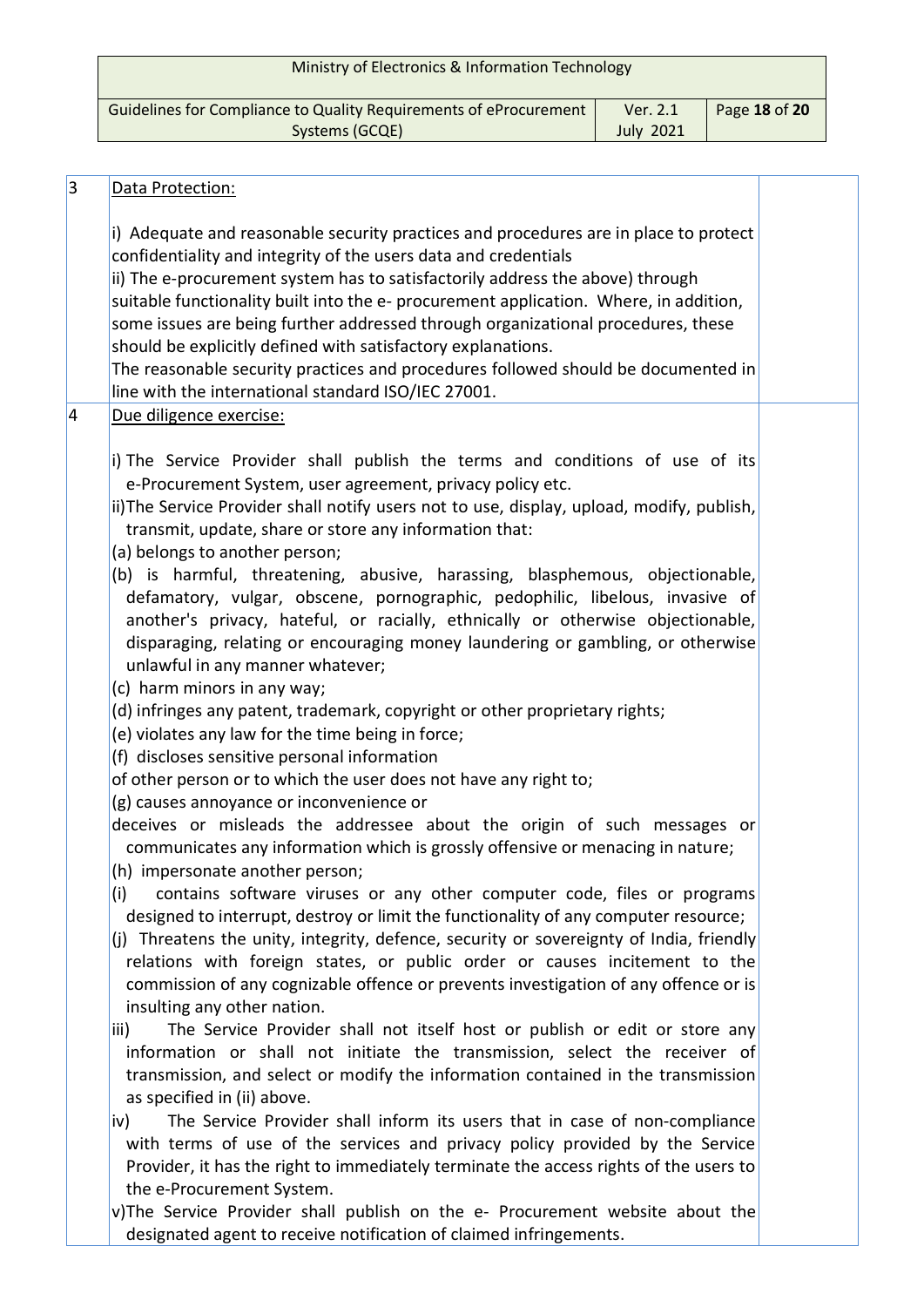| Ministry of Electronics & Information Technology |               |
|--------------------------------------------------|---------------|
| Ver. 2.1<br><b>July 2021</b>                     | Page 19 of 20 |
|                                                  |               |

# **Annexure-iii**

# **Accessibility Checkpoints (if applicable)**

| Checkpoint Details |                                                                                                                               |
|--------------------|-------------------------------------------------------------------------------------------------------------------------------|
| No.                |                                                                                                                               |
| 1.                 | All non-text content (like images) has a text alternative that provides equivalent<br>information as the image itself.        |
| $\overline{2}$     | Scanned Images of text have not been used.                                                                                    |
| $\overline{3}$     | The visual presentation of text and images of text has a contrast ratio of at least 4.5:1                                     |
|                    | between the foreground and background. Large scale text and images of text have a                                             |
|                    | contrast ratio of 3:1.                                                                                                        |
| 4                  | Text can be resized without assistive technology up to 200 percent without loss of content                                    |
|                    | or functionality.                                                                                                             |
| 5                  | There is a mechanism to pause, stop or hide scrolling, blinking or auto updating content                                      |
|                    | that starts automatically and lasts for more than 5 seconds.                                                                  |
| 6                  | Web pages do not contain any content that flashes for more than three times in a second.                                      |
| $\overline{7}$     | Instructions provided for understanding and operating content do not rely solely on                                           |
|                    | sensory characteristics such as shape, size, visual location, orientation, or sound.                                          |
| 8                  | Color is not used as the only visual means of conveying information, indicating an action,                                    |
|                    | prompting a response, or distinguishing a visual element.                                                                     |
| 9                  | Captions or transcript are provided for all prerecorded and live audio and video content.                                     |
| 10                 | For any audio on a Web page that plays automatically for more than 3 seconds, a                                               |
|                    | mechanism is available to pause, stop or control the volume of the audio independently by                                     |
|                    | from system volume level.                                                                                                     |
| 11                 | Information, structure, and relationships that are conveyed visually on a web page must                                       |
|                    | also be programmatically determined or are available in text.                                                                 |
| 12                 | When the sequence in which content is presented affects its meaning, a correct reading                                        |
|                    | sequence can be programmatically determined.                                                                                  |
| 13                 | All functionality that is available on the web page is operable through keyboard.                                             |
| 14                 | Complete web page is navigable using keyboard only (using tab or arrow keys).                                                 |
| 15                 | Current navigation location (Keyboard focus indicator) is visible on the webpage while                                        |
|                    | operating or navigating the page through a keyboard.                                                                          |
| 16                 | Web pages allow the user to bypass blocks of content like navigation menus that are                                           |
|                    | repeated on multiple pages (by using the skip to content link).                                                               |
| 17                 | Any web page within the website is locatable either through "search" or a "sitemap".                                          |
| 18                 | Navigational mechanisms that are repeated across the website occur in the same relative                                       |
|                    | order on each page.                                                                                                           |
| 19                 | If a webpage can be navigated sequentially and the navigation sequence affect the                                             |
|                    | meaning of operation, then all components must receive focus in the same meaningful                                           |
| 20                 | sequence (Creating a logical tab order through links, form controls, and objects).                                            |
|                    | The purpose of each link is clear.                                                                                            |
| 21<br>22           | Time limit for time dependent web functions is adjustable by the user.                                                        |
|                    | Complete & self-explanatory title that describes the topic and purpose of the page has                                        |
| 23                 | been provided.                                                                                                                |
| 24                 | Headings wherever used, correctly describe topic or purpose of content.                                                       |
|                    | Language of the complete web page has been indicated. If there is a change in language<br>within a webpage it also indicated. |
| 25                 | Nomenclature of components that have the same functionality is uniform across the                                             |